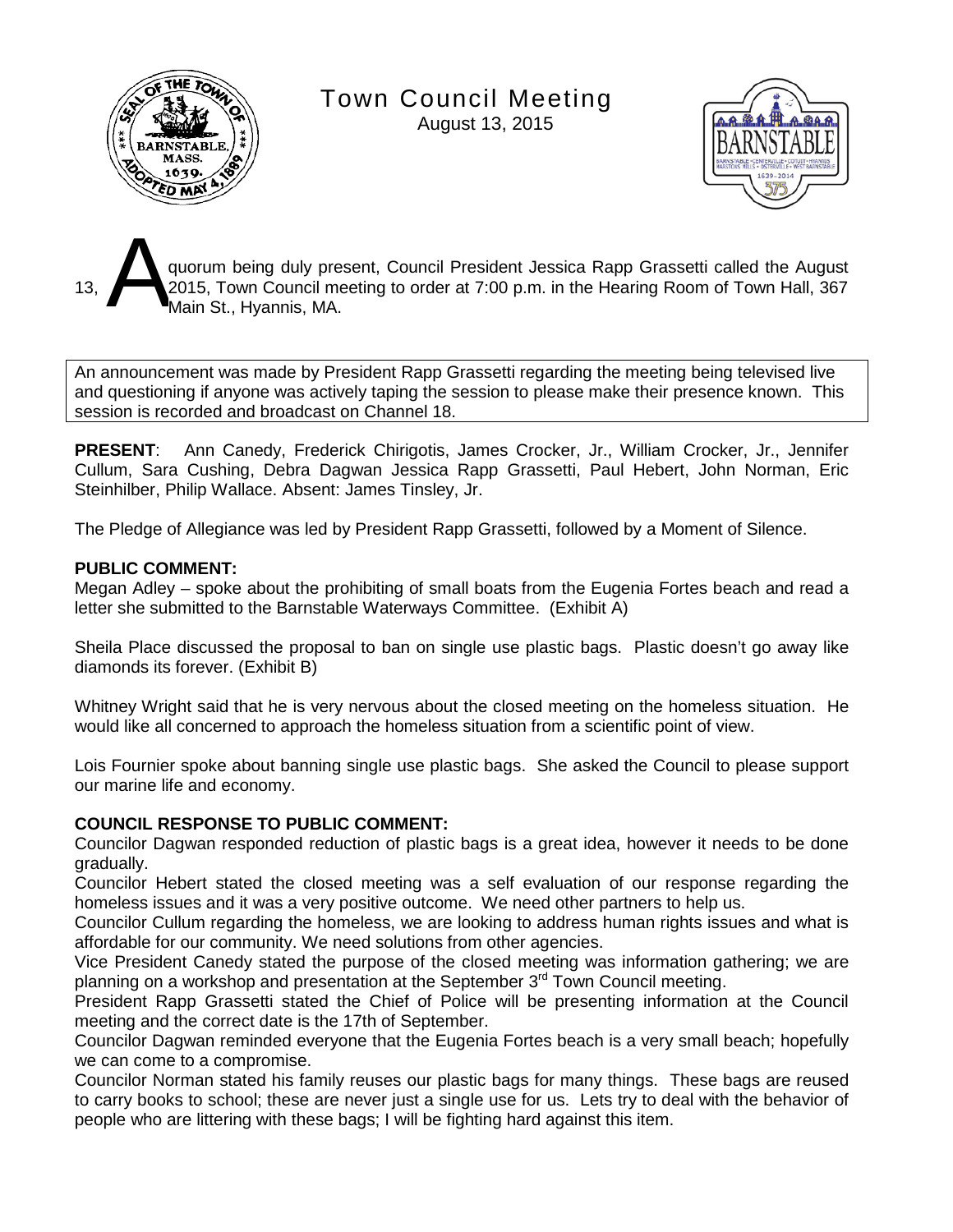## **TOWN MANAGER COMMUNICATIONS**:

- The issue of the new regulation set by the Waterways Committee for the Eugenia Fortes beach is not changing at the time, however, we are willing to look at this again over the winter
- **Atlas Fireworks negotiation**
- Community Compact application
- **Cape Cod Municipal Health Group Discussions**
- **Hyannis Water System**

Lynch then invited Mark Ells, Assistant Town Manager to give and update to the Council regarding the Shooting Range and the Well installation

**Councilor questions and comments**: How many wells? [Three wells] the survey that was going to former customers of the range, what are the results? [It hasn't been done yet] Is there a bond for the liability regarding contamination to the well water [we are using professionals to oversee, the first well will be a control well; sampling protocol, will double check regarding a bond issue] Are we keeping the acreage to a minimum; or are we still thinking of extending the shooting range area [discussion item, the issue is shape of the area; still looking at the issue; and the concentrations of lead; tighter control] we have to have this discussion with the state, is there a contingency range [haven't had that level of discussion as yet]

(Lynch continued)

- **EXECT:** Licensing agreement signed with Cape Gun Works
- Early Learning Center is on schedule

Lynch then invited Dan Santos, Director of Public Works to speak about the Waste Water Recovery project.

Dan Santos, Director of Public Works, stated that the monitoring wells are completely sealed from the ground down so there will not be any contamination of ground water it is a safe operation.

Santos then talked about the grant from the State to do a pilot test for a Waste Water Recovery System. It is about to be installed at the gray building on South Street. After Labor Day this large heat exchanger will be tested out to remove unhealthy materials from the water.

(Lynch continued)

- Report of Temporary repair to private roads (Exhibit C)
- **Fee Schedule Hearings**
- **Adult Supportive Day Program has been implemented**

Lynch then invited Maddie Noonan to the podium to give an update Maddie Noonan, Director of Senior Services, updated the status of the Adult Supportive Day Program (Exhibit D)

#### **Councilor questions and comments**

Would you break even if you had twelve attendees full time [no we would still need subsidy] what are the opportunities for third party pay [not a medical model, no reimbursement through Medicare] can we become a health model program [not with the current building, very strict guidelines] majority of JML or medical model is reimbursement; Mass DPH overseeing medical models, maybe that will change the opportunity for the Senior Center's program What do we need to break even [18 clients a day to break even, but we had to reduce staff] [exploring a possible partnership with perhaps the VNA] good job on the marketing; is there opportunities for grants [because our biggest expense is staffing; exhausted all the local options; grants do not fund staffing] can our legislative team help to secure funds [the State funds many of the existing staff; we use the service incentive grant; transportation cost; age friendly communities] can we expect the attendees to pay for the service even if do not attend [elderly clients, multiple health issues; no longer working; limited income]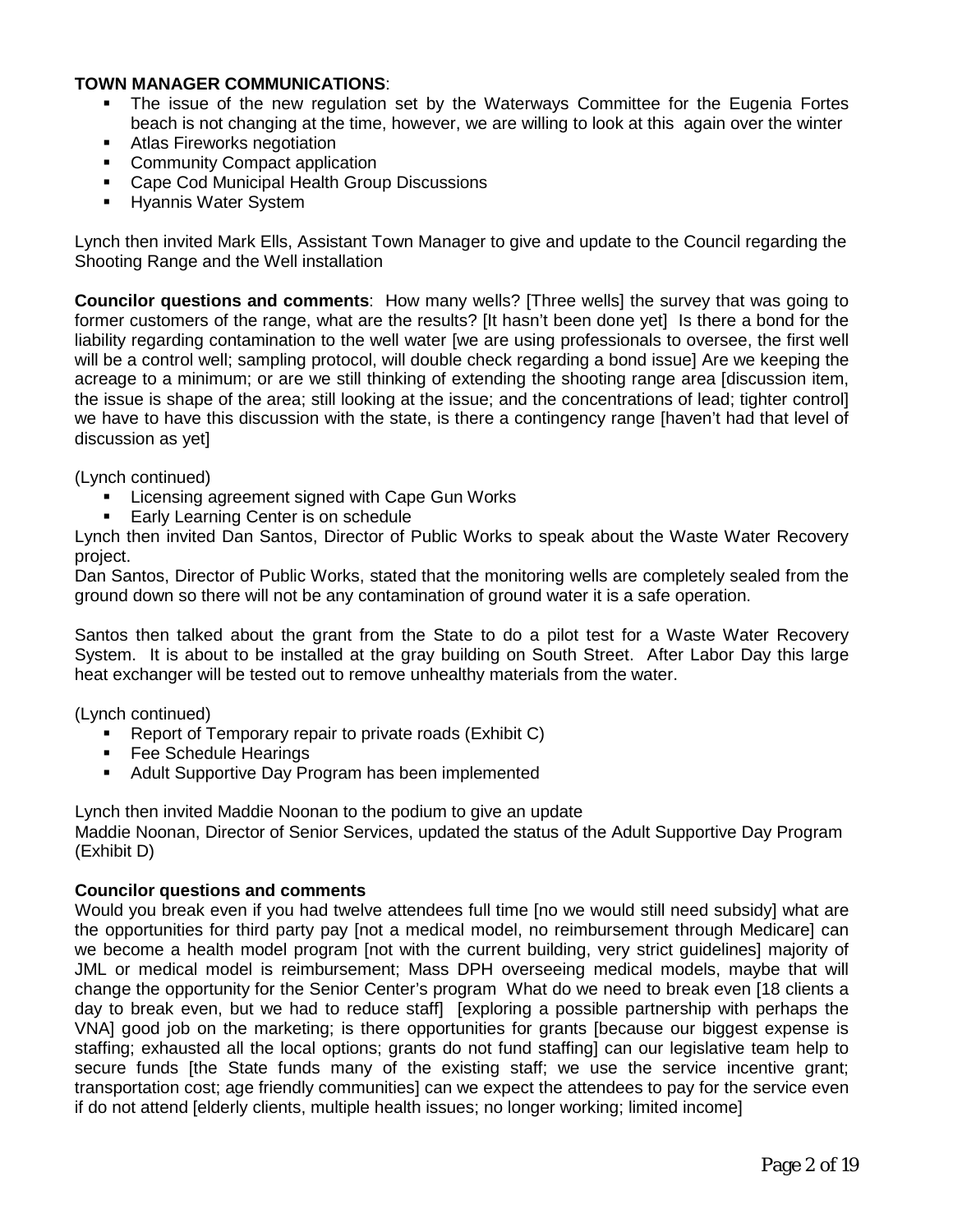(Lynch continued)

- **Desk space offered to State Representatives**
- Barnstable Police negotiations

Lynch then invited Mark Ells, Assistant Town Manager give a status report of the E Permitting Program.

#### **Councilor questions and comments**

Why can't this happen faster; why can't it be accelerated [Lynch responded-it has taken three years in Yarmouth to go on line; other towns are looking at our model because we are doing this quickly] is it an IT resources issue, or a change in workflow and processes [we feel we are on schedule] if we fall behind what happens to the maintenance agreement [maintenance begins once we are up and running for three years] can we clean up some of our own inconsistencies between departments; make a note to find away to work together [we have identified some parcels that have split and were not corrected in the database; trying to do that now] community volunteer who is trying to permit a village festival; it's done every year; how does that person fit into this E Permitting [internally we have changed the process for doing special permits; on going applications will be added] in the time line where does this fit [implemented primarily with building, then health, no time line yet on event permitting]

(Lynch continued)

- **WBAS Radio Station is now located on Main Street**
- 6,493 attendees at the Cape Baseball League finals

#### **Councilor questions and comments**

Thanks to: Town Manager for information on Road Repairs printout; to Mark Ells who attended the Centerville Civic meeting; and to the Police Chief for taking us to visit the homeless camps. Indoor range will serve our community, thank you; concerned about the Community Compact, will that limit our work with the state regarding homeless issue [once accepted by the Compact the community will get extra points if you are applying for grants; thus far five communities have been accepted; this will create a dialogue about the best practices that are out there] would like to see start dates of each of the temporary roads projects and the amount of time that it takes to go through to completion; also like to see what amount of time has been dedicated by staff; [we are more than willing to add to this form] thank you and legal staff for your assistance in bringing the Black Hawk helicopter to the Bay School field today; is Gun Works a private enterprise, if the police use it do they have to pay [Yes] which State Reps have accepted the space [Mannal and Whelan] Are we offering this space for free [Yes, providing this space, no charge] Welcome back from vacation

**ACT ON MINUTES:** Upon a motion duly made and seconded it was voted to approve the minutes of the July 19<sup>th</sup> meeting as

#### **VOTE**: **PASSES 11 YES, 1 ABSTENTION (DAGWAN)**

On August 11, 2015, the Executive Session minutes were reviewed by President Jessica Rapp Grassetti, Town Clerk, Ann Quirk and Town Attorney, Ruth Weil. Based upon the review see the following:

The 1/7/2010 Executive Session minutes involving Stewarts Creek are released with the redaction of the portion of said minutes protected by attorney-client privilege.

Continued non-disclosure is warranted based upon attorney-client privilege and litigation strategy for the Executive Session minutes 9/12/2013, 9/19/2013 and 10/17/2013 involving Marty and for the 9/12/2013, 3/20/2014 and 05/22/2014 Executive Session minutes involving Cape Wind litigation.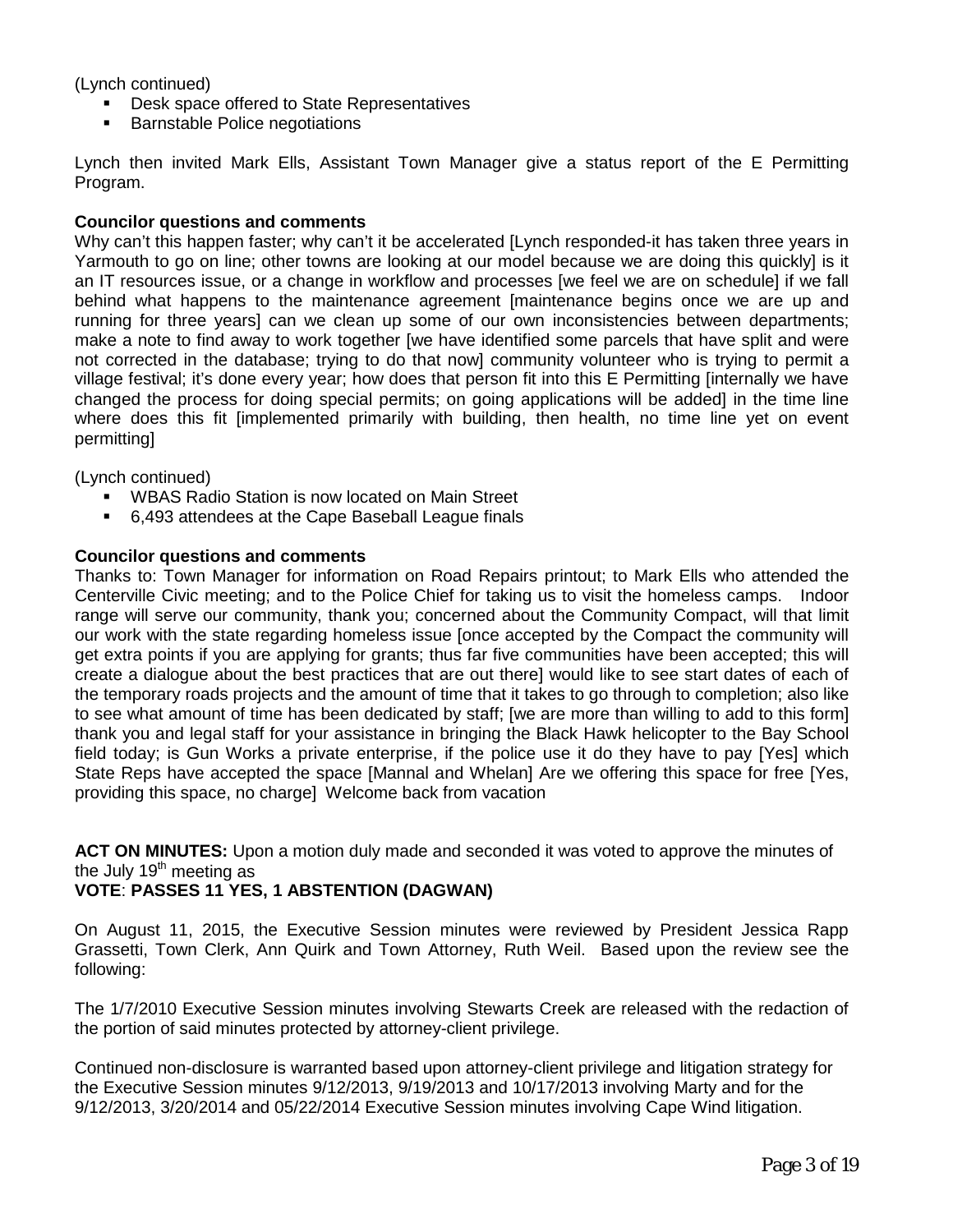Continued non-disclosure is warranted based upon privacy and confidentiality for the Executive Session minutes of 2/26/2015 regarding the physical condition and termination of an employee.

Next schedule review will be in six months.

## **COMMUNICATIONS – from elected officials, boards, committees, staff, commission reports, correspondence and announcements**

Thank you for keeping us updated on the Executive Session reviews; update was not scheduled until October, this was an interim review; we do follow a schedule; upcoming West Barnstable Village Festival; Town Band performs every Wednesday night, Councilors are invited to conduct the band and it is a free event; conducting the band is a lot of fun.

## **2016-002 APPOINTMENTS TO A BOARD/COMMITTEE/COMMISSION INTRO: 07/09/15, 08/13/15**

Upon a motion duly made and seconded it was

**RESOLVED:** That the Town Council appoint the following individuals to a multiple-member board/committee/commission:

**COUNCIL ON AGING:** Anna Valtsakis, 33 Statice Lane, Hyannis as an associate member to a term expiring 6/30/17

**DISABILITY COMMISSION:** Paula Breagy, 2787 Main Street, Barnstable as a regular member with a term expiring 6/30/16; Jessica Sylver, 121 Lombard Avenue, West Barnstable as a regular member to a term expiring 6/30/18

**HOUSING COMMITTEE:** Paula Breagy, 2787 Main Street, Barnstable as a regular member to a term expiring 6/30/16; Jessica Sylver, 121 Lombard Avenue, West Barnstable as a regular member to a term expiring 6/30/16

## **HYANNIS MAIN STREET WATERFRONT HISTORIC DISTRICT COMMISSION:**

Timothy Ferreira, 150 Old Yarmouth Road, Hyannis as an alternate member to a term expiring 6/30/17 **VOTE: PASSES UNANIMOUS**

#### **2016-003 REAPPOINTMENTS TO A BOARD/COMMITTEE/COMMISSION INTRO: 07/09/15, 08/13/15**

Upon a motion duly made and seconded it was

**RESOLVED:** That the Town Council reappoint the following individuals to a multiple-member board/committee/commission:

**BARNSTABLE ECONOMIC DEVELOPMENT COMMISSION:** Hartley Johnson, as a regular member to a term expiring 6/30/18;

**HISTORICAL COMMISSION:** Marilyn Fifield, as a regular member to a term expiring 6/30/18; Paul Arnold as an alternate member to a term expiring 6/30/18

**OLD KING'S HIGHWAY:** George Jessop, as the architecture representative to a term expiring 6/30/16; **PUBLIC WORKS COMMISSION:** Thomas Mullen, as a regular member to a term expiring 6/30/18; Wolfgang Fattler as a regular member to a term expiring 6/30/18;

**RENEWABLE ENERGY COMMISSION:** Andrew Jaworski, as a regular member to a term expiring 6/30/18; Katie Lamoureux, as a regular member to a term expiring 6/30/18; Jan Rapp, as a regular member to a term expiring 06/30/17

**WATERWAYS COMMITTEE:** John Meade, as a regular member to a term expiring 6/30/18; Robert Hazelton, as a regular member to a term expiring 6/30/18;

**WATER POLLUTION CONTROL BOARD:** Wolfgang Fattler, as a regular member to a term expiring 6/30/18

**YOUTH COMMISSION:** Brendan Clark, as a regular member to a term expiring 6/30/16; Matthew Hersey, as a regular member to a term expiring 06/30/16; Emma Mannal, as a regular member to a term expiring 06/30/16; Lianna Mitchell, as a regular member to a term expiring 06/30/16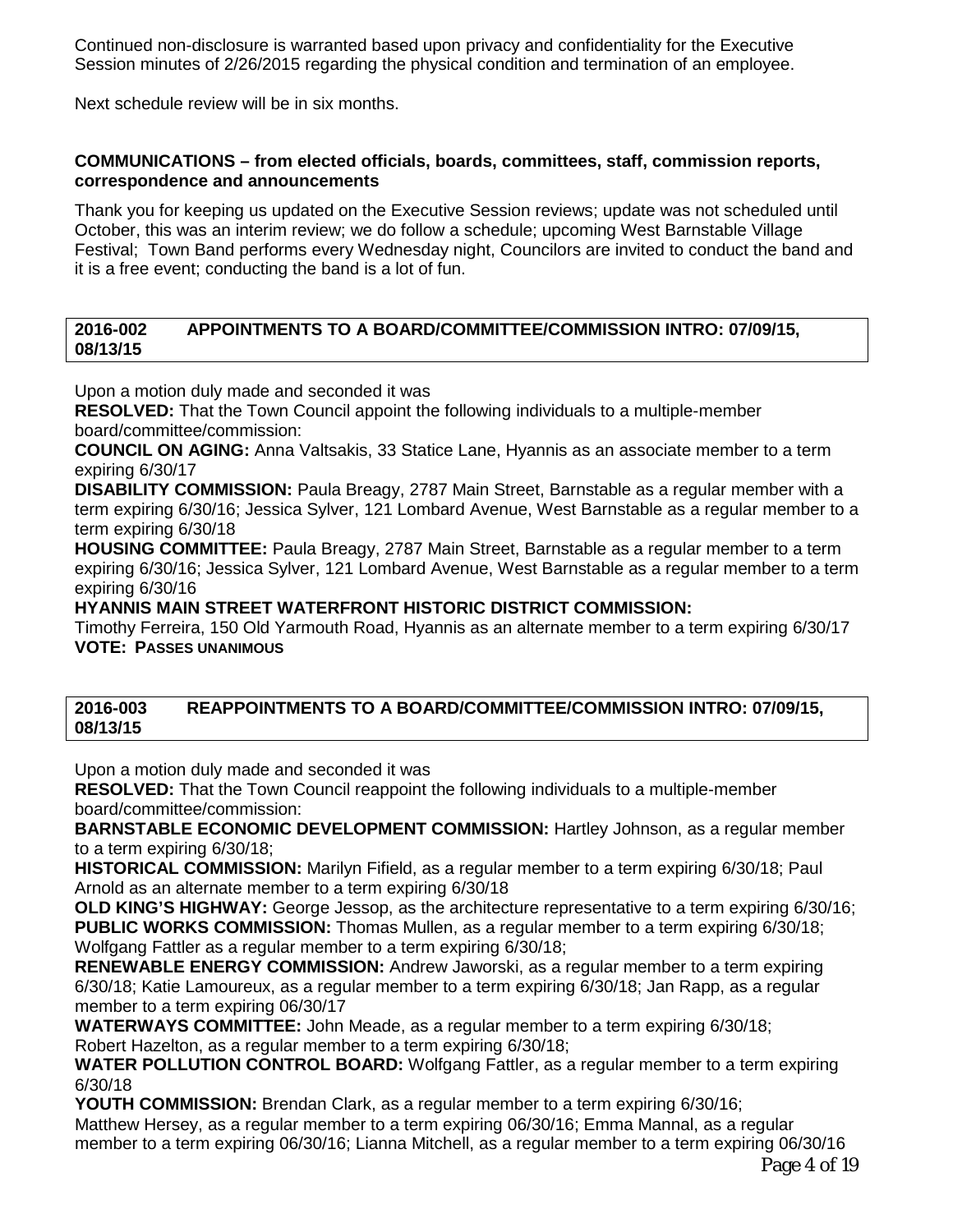#### **2016-006 AMENDMENT TO CHAPTER 241 OF THE CODE OF THE TOWN OF BARNSTABLE, "ARTICLE III MULTIPLE-MEMBER APPOINTIVE ORGANIZATION" BY ADDING SECTION 241-45.3 WATER RESOURCES ADVISORY COMMITTEE (WRAC) INTRO: 08/13/2015**

Upon a motion duly made and seconded it was referred to the September 3, 2015 **ORDERED:** That Chapter 241 of the Town's Administrative Code of the Town of Barnstable be amended by adding the following new section creating a Water Resources Advisory Committee (WRAC)

"§241-45.3 Water Resources Advisory Committee"

A. **Purpose of the Committee:** To advise the Town of Barnstable on the completion and implementation of its Comprehensive Water Resource Management Planning Project, with the goal of protecting and restoring the Town's fresh and salt water bodies and its drinking water supplies, in compliance with the Cape Cod Commission's Cape Cod Area Wide Water Quality Management Plan Update of 2015, ("The 208 Plan")

#### B. **Composition of the Committee:**

 (1) There shall be a Water Resources Advisory Committee ("WRAC") consisting of eleven (11) members as follows:

a. Five (5) members shall be appointed by the Town Council so as to be as geographically diverse as possible so as to represent all the salt water embayments, freshwater lakes and ponds and watersheds of the Town of Barnstable.

b. Three (3) members shall be appointed by the Town Council as at large members who have interest or expertise in matters related to water quality and wastewater issues.

c. Three (3) members shall be Town Councilors, appointed by the Town Council President. Town Council members shall be full voting members of WRAC and shall act as liaisons from WRAC to the Town Council and Town Manager.

 (2) A liaison to WRAC shall be appointed from the chair or his/her designee from each of the following: Board of Health, Conservation Commission, and Planning Board and from other boards, committees, commissions as requested by the Town Council.

C. **Term of Office:** Town Council members shall be appointed by the Town Council President to serve at his/her discretion. Other members shall each serve for a term of (3) years, so arranged that as equal a number, as possible, shall expire each year.

D. **Authorities and Responsibilities:** Assist and advise the Town and specifically the Director of the Department of Public Works and or his/her designee in identifying, prioritizing and reporting to the Town all town wide and site specific strategies which would bring the Town of Barnstable into compliance with The 208 Plan and any other applicable regulations for water resources protection.

#### **E. Interrelationships:**

(1) The Town Council: WRAC interacts with the Town Council in matters of policy and implementation of its functions and recommendations under the provision of this section. The Town Council members of this committee will regularly report to the Town Council as a whole. From time to time, the Town Council may direct the Committee to focus on specific areas of implementation or other related wastewater, groundwater, surface water and drinking water matters.

(2) The Town Manager: WRAC interacts with the Town Manager in matters relating to staff support and recommendations, funding and implementation of its functions under the provision of this section, including but not limited to interaction with other towns, districts, state and federal agencies and the Cape Cod Commission.

(3) Other Boards, Committees and Commissions: WRAC meets, as necessary, with any multiple member board to effectuate its purpose.

**VOTE: REFER TO A SECOND READING-PASSES UNANIMOUS**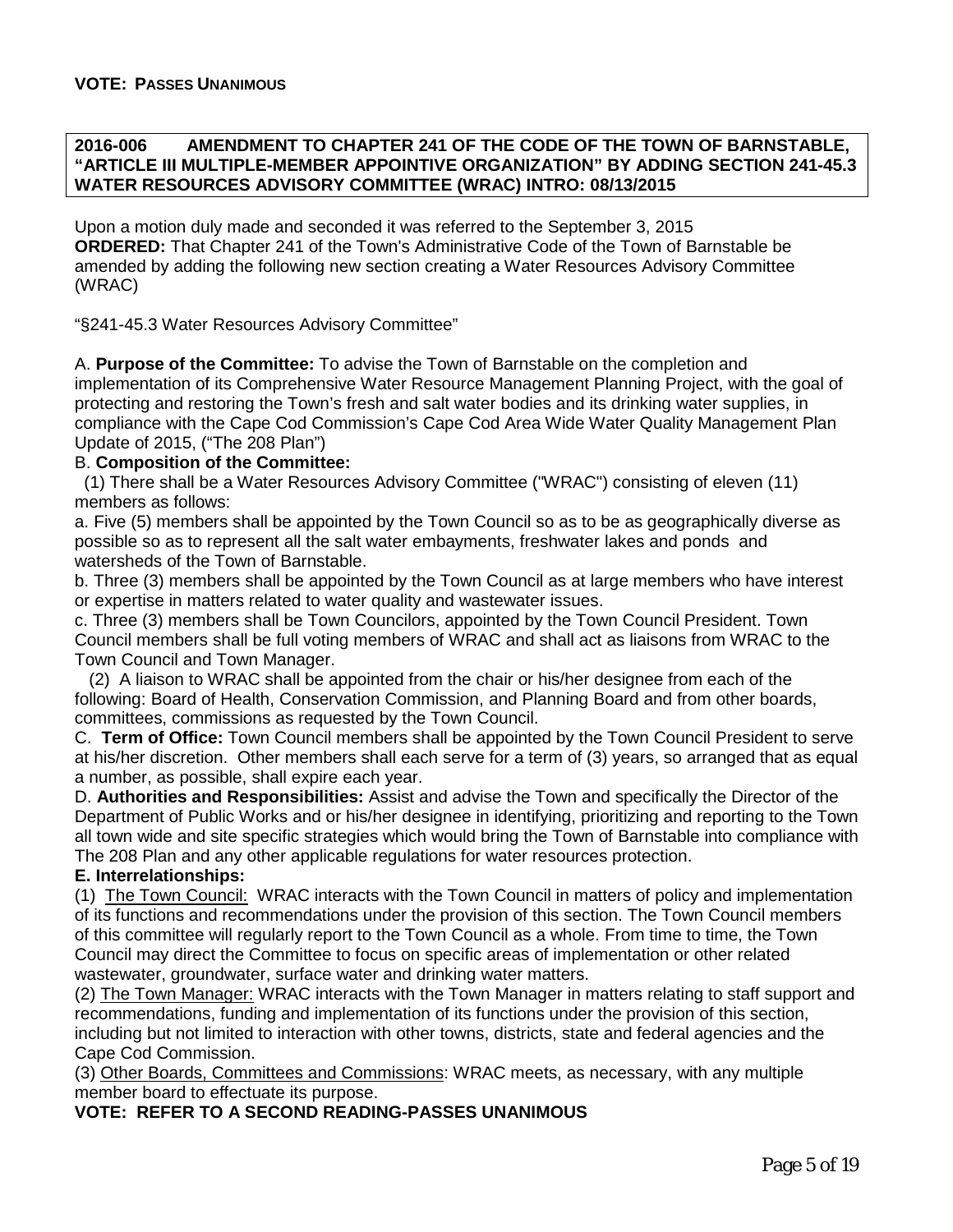**2016-007 AUTHORIZING THE TOWN MANAGER TO EXECUTE A REGULATORY AGREEMENT BETWEEN THE TOWN OF BARNSTABLE AND DAVID S. DUMONT, TRUSTEE OF GREENWOOD STERLING REAL ESTATE TRUST, 30 ELM AVENUE, HYANNIS, MA** 

JoAnne Miller Buntich read in the rationale and introduced Mr. David Dumont, developer of the property, formerly the Police Department property. We need residential units in the town, asking for a positive vote.

Open public hearing seeing no one close public hearing

## **Councilor questions and comments:**

Mr. Dumont is an active member of BID, hoping fellow councilors will support this item; what are the estimated costs [rents approx \$1,300 per month] sewer hooked up [Yes] currently hooked up to Hyannis Water [Yes] disruption on the streets in the area [No] no costs to the town [Correct] [any building over 75 years of age has to go through historic-asking for relief on that] project favorable through the planning board [Yes] first floor space remains the same] thank you so much for doing this project; we desperately need affordable apartments; praise for the project; seeking relief for that they remain as apartments, can we ask the Town Attorney to answer a question [Ruth Weil, Town Attorney, please rephrase the question] Asking for agreement for relief, is there a way to amend this so that these stay as apartments forever? [Weil-Yes, we would need the developer's acceptance but it could be crafted that way] [Dumont-agrees to single ownership]

Upon a motion duly made and seconded to amend #2 to add as follows:

"These nine (9) units shall remain rental units in perpetuity."

#### **VOTE: PASSES UNANIMOUS**

Upon a motion duly made and seconded it was

**ORDERED:** That the Town Manager is authorized pursuant to Section 168-5, General Ordinances of the Code of the Town of Barnstable, to enter into and execute a Regulatory Agreement between the Town of Barnstable and David S. Dumont, Trustee of Greenwood Sterling Real Estate Trust, Developer, for the property at 30 Elm Avenue, Hyannis, MA, consisting of .45 acres, shown on Barnstable Assessor's Map 327 as Parcel 63, the title to which is recorded in Barnstable Land Court Division as Document No. 828,479 noted on Certificate of Title No. 161097 (hereinafter, the "Property"). For purposes of this Regulatory Agreement, the "Property" includes all site parking. The Developer desires to develop the Property pursuant to this Regulatory Agreement.

#### **REGULATORY AGREEMENT**

GREENWOOD STERLING REAL ESTATE TRUST 30 ELM AVENUE, HYANNIS, MA 02601

This regulatory agreement (the "Agreement") is entered into by and between David S. Dumont, Trustee of Greenwood Sterling Real Estate Trust under declaration of trust dated April 3, 2001 and recorded in Barnstable Land Court Division as Document No. 828,478 (the "Applicant" and "Developer") of 298 Main Street, Hyannis, MA 02601, which shall include his successor and assigns and Town of Barnstable, municipal corporation with a place of business at 367 Main Street, Hyannis, MA 02601 (the "Town") on this the \_\_\_\_ day of \_\_\_\_\_\_\_\_\_\_\_, 2015 (the "Effective Date") pursuant to Section 240-24.1 of the Barnstable Zoning Ordinance and Section 168 of the Barnstable Code.

WHEREAS, this Agreement shall establish the permitted uses and density within the development on the hereinafter identified Property, the duration of the Agreement and any other terms or conditions mutually agreed upon between the Applicant and the Town;

WHEREAS, the Applicant is the legal owner of the real property located at 30 Elm Avenue, Hyannis, Massachusetts totaling approximately .45 acres as shown on Barnstable Assessor's Map 327, Parcel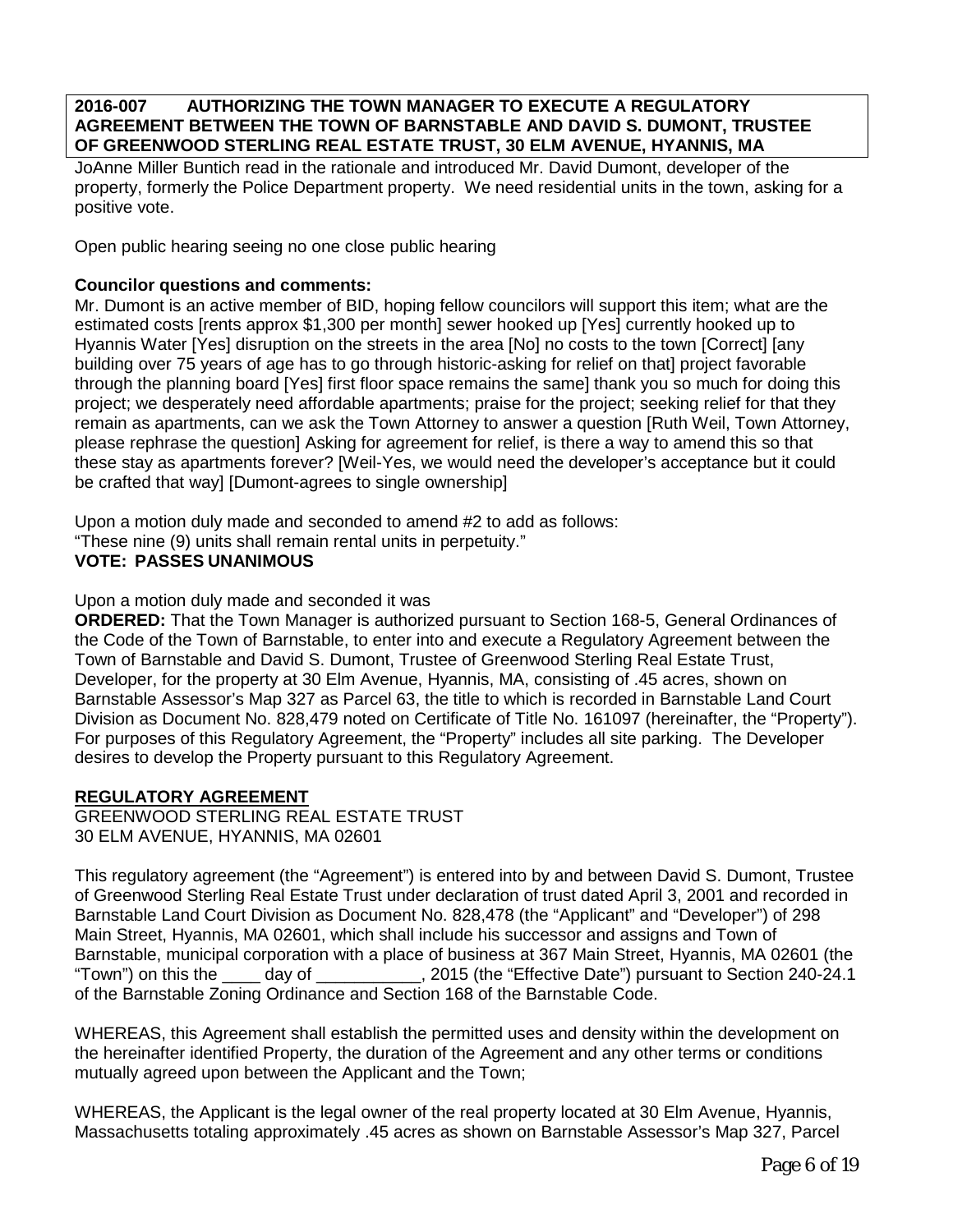63, the title to which is recorded in Barnstable Land Court Division as Document No. 828,479 noted on Certificate of Title No. 161097 (the "Property"), which is improved with a one and one-half story building totaling 9,849 gross square feet with 8,660 net usable square feet (the "Building");

WHEREAS, the Building was constructed in 1934 to be used as the principal police station for the Town of Barnstable. The Building was substantially renovated in 2001 and converted to a medical out-patient clinic and has been utilized as such until the present;

WHEREAS, the provisions of §112-3 of the Barnstable Code are applicable because 75 years has elapsed since the construction of the Building in 1934, notwithstanding that the Building was materially and substantial altered in 2001 as part of the conversion to a medical clinic;

WHEREAS, the Applicant seeks relief from §112-3 in accordance with this Regulatory Agreement to allow for the partial demolition of a structure greater than 75 years in age;

WHEREAS, the Applicant may construct up to five (5) residential units on the Property as a matter of right and desires to increase the number of residential units to nine (9) in accordance with this Regulatory Agreement;

WHEREAS, the Town is authorized to enter into this Agreement pursuant to Chapter 168 of the Barnstable Code;

WHEREAS, the Town and Applicant desire to set forth in this Agreement their respective understandings and agreements regarding the reuse of the Property;

WHEREAS, the Applicant is willing to commit to the reuse of the Property substantially in accordance with this Agreement and desires to have a reasonable amount of flexibility to carry out the reuse and therefore considers this Agreement to be in his best interests;

WHEREAS, this Agreement shall vest land use development rights in the Property for the duration of this Agreement and such rights shall not be subject to subsequent changes in local development ordinances, with the exception of changes necessary to protect the public health, safety and/or welfare;

WHEREAS, the reuse of the Property will not require regulatory review under the Massachusetts Environmental Policy Act (MEPA);

WHEREAS, the Property is located in the Hyannis Growth Incentive Zone (GIZ) approved by the Cape Cod Commission by decision dated April 6, 2006, as authorized by Barnstable County Ordinance 2005- 13, Chapter G. Growth Incentive Zone Regulations of the Cape Cod Commission Regulations of the General Application;

WHEREAS, the reuse is not subject to review by the Cape Cod Commission as a Development of Regional Impact due to its location in the GIZ and due to the adoption of the Barnstable County Ordinance 2006-06 establishing a cumulative development threshold within the GIZ, under which this development may proceed;

WHEREAS, the application has undergone site plan review and received an approval letter dated June 18, 2015;

WHEREAS, the Town acknowledges that this Regulatory Agreement will result in a material increase in the number of year round residential units for lower to middle income residents, as well as a reduction in the traffic flow on Elm Avenue;

WHEREAS, the Town acknowledges through the recently completed Housing Needs Assessment dated December 2014 that the Town of Barnstable's primary housing need is additional year round rental housing and Hyannis is in need of market rate residential apartments and construction of the said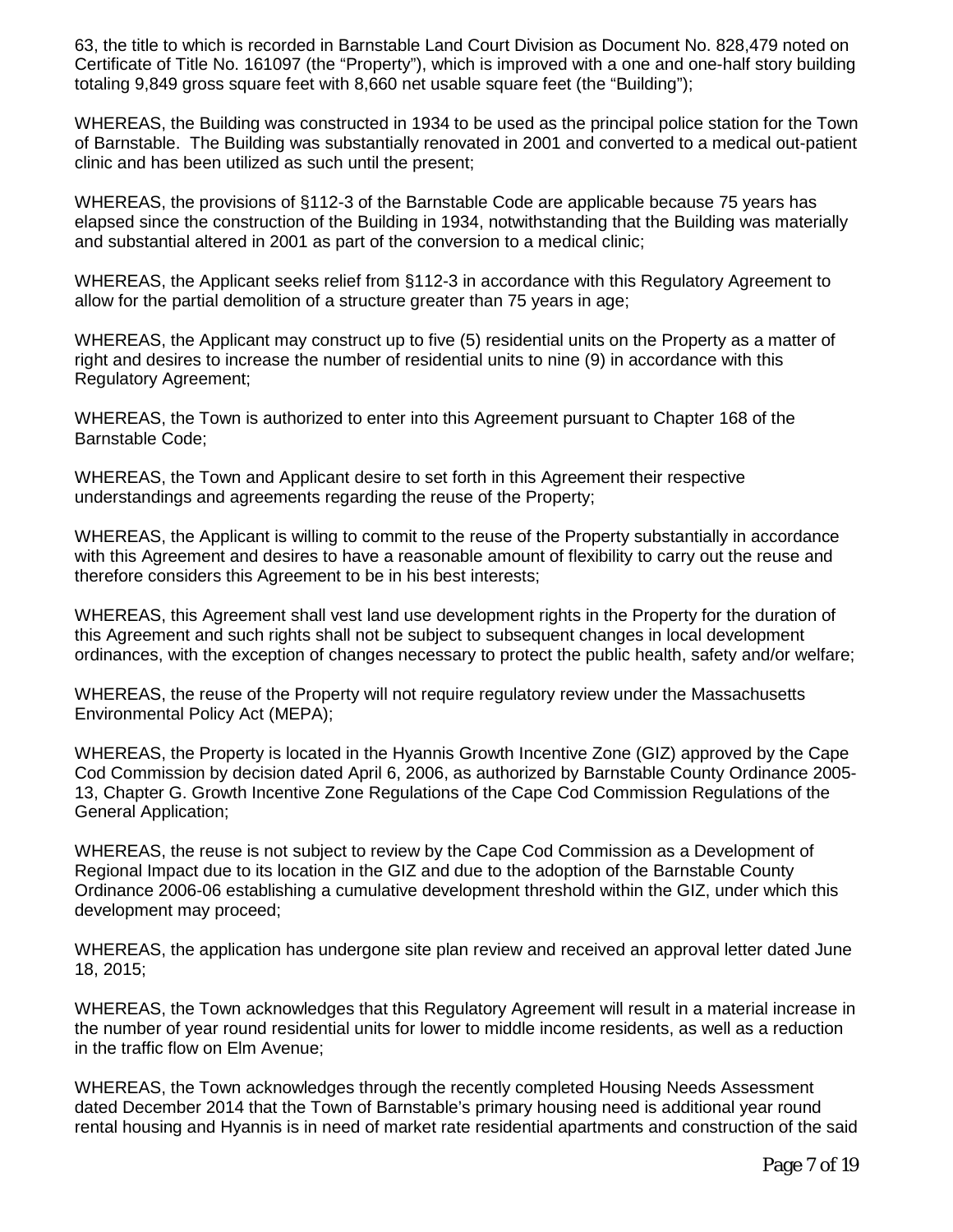nine (9) residential units will be such a benefit to the Town that additional mitigation is not warranted;

WHEREAS, the Town acknowledges that (a) the Property is located within the Hyannis Village Business Zoning District wherein multifamily residential use is allowed and (b) the existing use as a medical center is lawfully pre-existing non-conforming, and (c) the use as a residential development will result in substantially less vehicle trips per day than the existing medical center;

WHEREAS, the Town acknowledges that the proposal for the adaptive reuse of an existing historic building; a building design consistent with the character of the neighborhood; and the use of high quality building materials are consistent with the objectives of the Design and Infrastructure Plan;

WHEREAS, the Town acknowledges that the Building was substantially modified during the conversion to a medical clinic in 2001 and that the first floor of the structure will be preserved and reused; and that the proposed second story addition reflects the character and design of the historic structure. WHEREAS, the proposal has undergone at least two public hearings on the Agreement application and received an affirmative majority vote from the Planning Board on July 13, 2015;

WHEREAS, the proposal has undergone a public meeting on the Agreement application before the Town Council and received no less than a two-thirds vote approving the application on  $\frac{1}{2015}$ , 2015;

WHEREAS, this Agreement authorizes only the uses and intensity of use and mitigation stipulation, if any, specified herein. Any substantial deviation from the authorized terms of this Agreement shall require review by the Town Council and Planning Board pursuant to Section 168-10 of the Town Code;

NOW THEREFORE, in consideration of the mutual covenants contained herein, and other good and valuable consideration, the receipt and sufficiency of which each of the parties hereto hereby acknowledge to each other, the parties hereby agree as follows:

1. The Applicant shall renovate and maintain the Building and Property at 30 Elm Avenue and construct nine (9) year-round one bedroom, one bathroom residential apartments in substantial compliance with the site plan entitled "Site Plan L11.0" dated June 6, 2015 prepared by ML Curadossi Landscape Design; catalog cut from Wolfer's Lighting depicting site lighting; and the floor plans and elevations entitled "Station House Apartments", dated June 12, 2015, drawn by Jeffrey M. Metcalfe, RA, sheets A1-10 and D0-2. Applicant shall install a bicycle rack on the property for the use of the residents as a Transportation Demand Management measure.

2. Based upon the existing acreage, the Applicant is permitted as a matter of right to construct five (5) residential units in accordance with § 240-24.1.3.A.1 (w). In addition to the Principal Permitted uses allowed in § 240-24.1.3.A.1, this Agreement permits the construction of an additional four (4) residential units as shown on the Plan. **These units shall remain rental units in perpetuity.**

3. Portions of the existing building proposed to be demolished, specifically the half-story and roof of the building, are not preferably preserved and their demolition would not be detrimental to the historical, cultural or architectural heritage or resources of the Town. The partial demolition shall be completed in substantial compliance with the plans referenced in Condition No. 1.

4. Any future partial demolition or total demolition of the Building shall constitute a substantial change to the Property and require review by Town Council and Planning Board pursuant to Section 168-10 of the Town Code;

5. The Applicant shall be responsible for obtaining all necessary building permits and all necessary approvals from the Town of Barnstable Public Works Water Supply Division, as necessary and the use and construction of the building shall be in compliance with all Building, Fire, and Health Codes.

6. Subsequent to the issuance of a Certificate of Occupancy for the units, each apartment unit shall be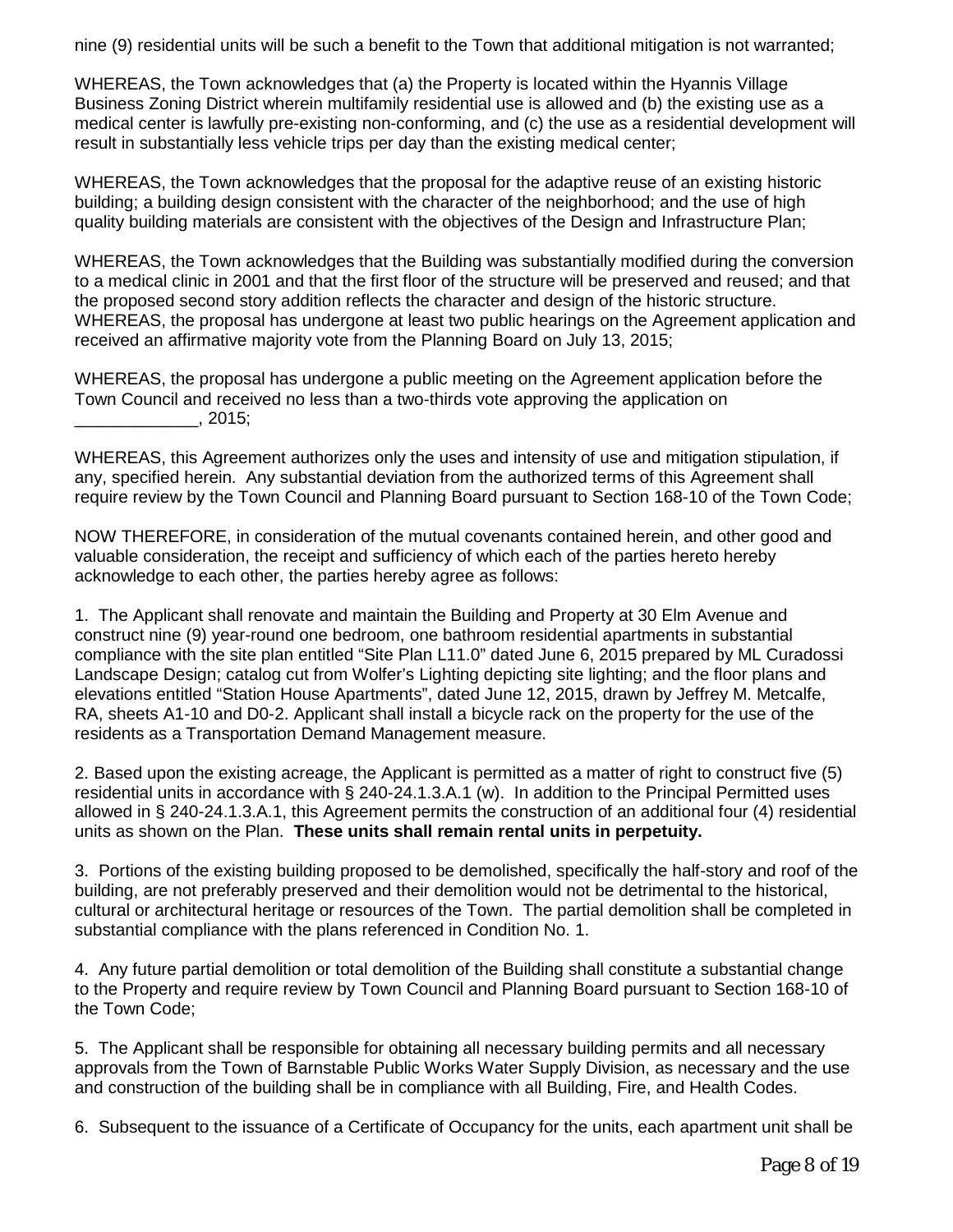registered with the Health Division's Rental Registration Program.

7. The Project shall be completed in compliance with all requirements of the Site Plan Review approval issued June 18, 2015.

8. All Mortgagee(s) holding good and valid mortgage(s) against the Property have executed document(s) effectively subordinating the provisions of their mortgage(s) to this Agreement, which subordination agreement(s) shall be recorded contemporaneously with this Agreement.

9. The development rights granted under this agreement shall run with the land. However, the Applicant agrees that 30 days prior to any change of ownership of the Property that written notice shall be sent to the Planning Board, Town Council, and Town Manager and further agrees, that all terms and conditions of this regulatory agreement and any amendments thereto, shall be binding on any successive owner of the Property.

10. All terms, conditions and obligations contained in this Regulatory Agreement shall be binding on any successor or assignee of the Applicant.

## **This Agreement provides the following relief:**

**A. Variance from the requirements of § 240-24.1.3.A.1(w) in the HVB Hyannis Village Business District permitting a density of 21.42 units per acre resulting in nine (9) residential market rate units on the Property in accordance with the Plan.** 

**B. Waiver from all requirements of §112-3 thereby permitting the renovation of the building in accordance with the Plan so as to construct nine (9) residential market rate units on the Property in accordance with the Plan.** 

IN WITNESS WHEREOF, the parties have hereunto caused this Agreement to be executed on this the date first above written.

Town of Barnstable Trust Creenwood Sterling Real Estate Trust By:\_\_\_\_\_\_\_\_\_\_\_\_\_\_\_\_\_\_\_\_\_\_\_\_\_\_\_\_\_\_\_\_\_\_\_\_\_\_\_By: \_\_\_\_\_\_\_\_\_\_\_\_\_\_\_\_\_\_\_\_\_\_\_\_\_\_\_\_\_ Thomas K. Lynch, Town Manager David S. Dumont, Trustee Barnstable Town Manager

*For Land Court Purposes:*

*Property address: 30 Elm Avenue, Hyannis, MA 02601 Lots 38 through 41 on Land Court Plan 9232-A2 Certificate of Title No. 161097*

## **COMMONWEALTH OF MASSACHUSETTS**

\_\_\_\_\_\_\_\_\_\_\_\_\_\_\_\_\_\_\_\_\_\_\_\_\_\_\_\_\_\_\_\_

BARNSTABLE, ss

On this \_\_\_\_\_\_\_ day of \_\_\_\_\_\_\_\_\_\_\_, 2015, before me, the undersigned notary public, personally appeared Thomas K. Lynch and proved to me through satisfactory evidence of identification, being my own personal knowledge and acknowledged to me that he signed the foregoing instrument voluntarily for its stated purpose as Town Manager r for Town of Barnstable, a municipal corporation, before me.

Notary Public Print name: My Commission Expires: (AFFIX SEAL)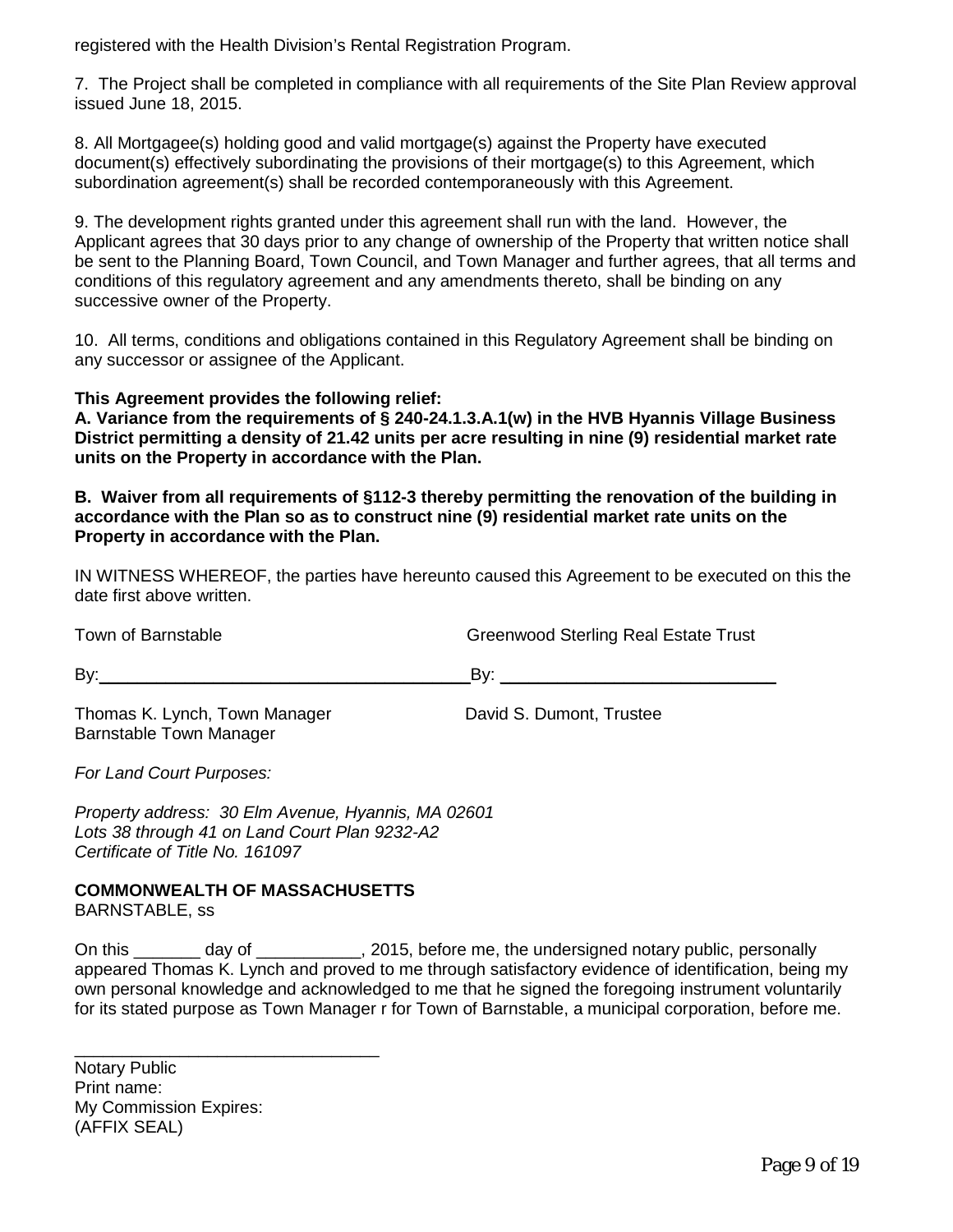## BARNSTABLE, ss

On this day of each controller particle personally controller personally controller personally appeared David S. Dumont, Trustee aforesaid and proved to me through satisfactory evidence of identification, being my own personal knowledge and acknowledged to me that he signed the foregoing instrument voluntarily for its stated purpose, before me.

\_\_\_\_\_\_\_\_\_\_\_\_\_\_\_\_\_\_\_\_\_\_\_\_\_\_\_\_\_\_\_\_ Notary Public Print name: My Commission Expires: (AFFIX SEAL) **VOTE: PASSES UNANIMOUS AS AMENDED**

#### **2016-008 AMENDMENT TO CHAPTERE 121 OF THE CODE OF THE TOWN OF BARNSTABLE, "LICENSING" BY ADDING ARTICLE III, CIVIL FINGERPRINTING CRIMINAL HISTORY RECORD CHECK FOR CERTAIN LICENSES INTRO: 08/13/15**

Opened and referred to a public hearing on 9/3/2015

Upon a motion that was duly made and seconded it was

**ORDERED:** That Chapter 121 of the Code of the Town of Barnstable, "Licensing" be amended by adding Article III, Civil Fingerprinting Criminal History Record Check for Certain Licenses as follows: **["§121-8](http://ecode360.com/print/NA0948?guid=27457021&children=true#27457022) Criminal History Record Check Procedure** 

[A.](http://ecode360.com/print/27457023#27457023) The Police Department shall, as authorized by **MGL c. 6, § 172B 1/2**, to conduct state and federal fingerprint-based criminal history checks for individuals applying for the following licenses:

- [\(1\)](http://ecode360.com/print/27457024#27457024) Hawking and peddling or other door-to-door salespeople
- [\(2\)](http://ecode360.com/print/27457025#27457025) Ice cream truck vendors

[B.](http://ecode360.com/print/27457031#27457031) At the time of fingerprinting, the Police Department shall notify the individual fingerprinted that the fingerprints will be used to check the individual's criminal history records and shall obtain the individual's consent.

C. The Chief of Police shall periodically check with the Executive Office of Public Safety and Security ("EOPSS"), which has issued an informational bulletin which explains the requirements for town ordinances and the procedures for obtaining criminal history information, to see if there have been any updates.

[D.](http://ecode360.com/print/27457032#27457032) Upon receipt of the fingerprints and the appropriate fee, the Police Department shall transmit the fingerprints it has obtained pursuant to this ordinance to the Identification Section of the Massachusetts State Police, the Massachusetts Department of Criminal Justice Information Services (DCJIS), and/or the Federal Bureau of Investigation (FBI) or the successors of such agencies as may be necessary for the purpose of conducting fingerprint-based state and national criminal records background checks of license applicants specified in this ordinance.

[E.](http://ecode360.com/print/27457033#27457033) The Town authorizes the Massachusetts State Police, the Massachusetts Department of Criminal Justice Information Systems (DCJIS), and the Federal Bureau of Investigation (FBI), and their successors, as may be applicable, to conduct fingerprint-based state and national criminal record background checks, including of FBI records, consistent with this ordinance.

F. The Town authorizes the Police Department to receive and utilize state and FBI records in connection with such background checks, consistent with this bylaw. The state and FBI criminal history will not be disseminated to unauthorized entities.

[G.](http://ecode360.com/print/27457034#27457034) Upon receipt of a report from the FBI or other appropriate criminal justice agency, a record subject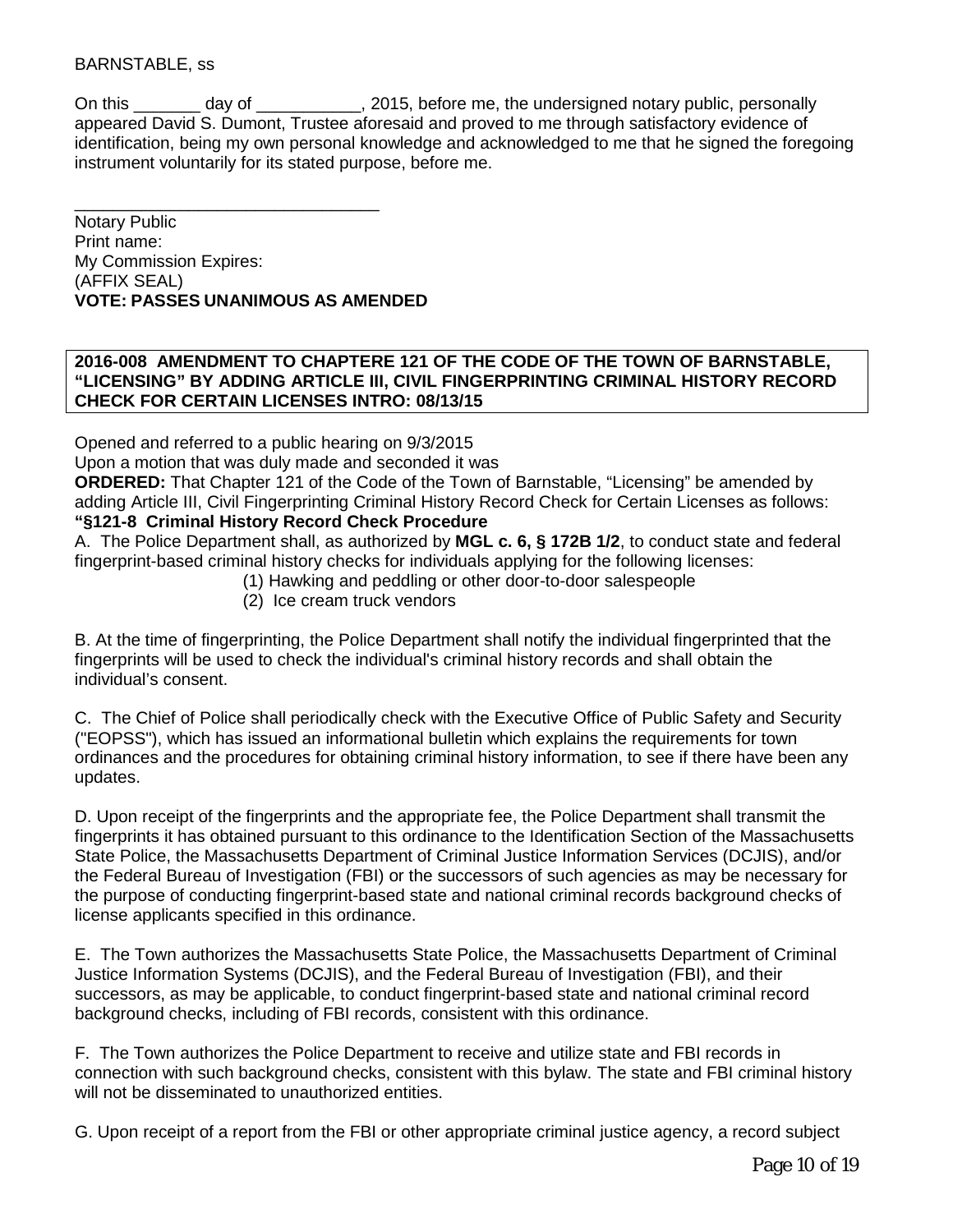may request and receive a copy of his/her criminal history record from the Police Department.

H. An applicant who wants to challenge the accuracy or completeness of the record received under **[§121-8G](http://ecode360.com/print/NA0948?guid=27457021&children=true#27457022)** shall make application directly to the agency which contributed the challenged information. The Police Department shall not utilize and/or transmit the results of the fingerprint-based criminal record background check to any licensing authority until the applicant has been afforded a reasonable time to correct or complete the information,. Where an applicant has sought to challenge the accuracy or completeness of the record, no license specified herein shall be issued until a determination is made by the applicable state or federal agency regarding the applicant's request, at which point either the original or corrected record, depending on the determination, shall be transmitted to the applicable licensing authorit[y.](http://ecode360.com/print/27457035#27457035)

I. The Police Department shall communicate the results of the fingerprint-based criminal record background checks to the appropriate governmental licensing authority within the Town pursuant to **[§121-8A](http://ecode360.com/print/NA0948?guid=27457021&children=true#27457022)**. The Police Department shall, in addition, render to the licensing authority its evaluation of the applicant's suitability for the proposed occupational activity based upon the results of the criminal records background check and any other relevant information known to it. The Police Department shall indicate whether the applicant has been convicted of, or is awaiting final adjudication for, a crime that bears upon his or her suitability or any felony or misdemeanor that involved force or threat of force, controlled substances or a sex-related offense.

J. No such suitability evaluation or communication shall be disseminated to unauthorized entities.

[K.](http://ecode360.com/print/27457036#27457036) The Town Manager is authorized to promulgate regulations for the implementation of the proposed ordinance, after consultation with the Chief of Police.

## **[§121.9 Use of Criminal History Record by Licensing Authorities:](http://ecode360.com/print/NA0948?guid=27457021&children=true#27457037)**

[A.](http://ecode360.com/print/27457038#27457038) Town licensing authorities shall utilize the results of fingerprint-based criminal record background checks for the sole purpose of determining the suitability of the subjects of the checks in connection with the license applications specified in this ordinance.

B. Town licensing authorities may deny an application for the license on the basis of the results of a fingerprint-based criminal record background check and upon the evaluation provided by the Police Department if it determines that the results render the subject unsuitable for the proposed occupational activity. The licensing authority shall consider all applicable laws, regulations and town policies bearing on an applicant's suitability in making this determination.

[C.](http://ecode360.com/print/27457039#27457039) The Town or any of its officers, departments, boards, committees or other licensing authorities is hereby authorized to deny any application, including renewals and transfers thereof, for any person who is deemed unfit for the license, as determined by the licensing authority, due to information obtained pursuant to this ordinance.

## **[§121.9. Fees:](http://ecode360.com/print/NA0948?guid=27457021&children=true#27457040)**

The fee charged by the Police Department for the purpose of conducting fingerprint-based criminal record background checks shall be fifty dollars (\$50.00). A portion of the fee, as specified in **MGL c. 6, § 172B 1/2**, shall be deposited into the Firearms Fingerprint Identity Verification Trust Fund, and the remainder of the fee may be retained by the Town for costs associated with the administration of the fingerprinting system.

## **[§121.10. Severability](http://ecode360.com/print/NA0948?guid=27457021&children=true#27457040)**

The provision of this article is severable. If any provision shall be held to be invalid or unconstitutional by any court of competent jurisdiction, the remaining provisions shall remain in full force and effect. **VOTE: REFERRED TO A PUBLIC HEARING ON 9/3/15-PASSES UNANIMOUS**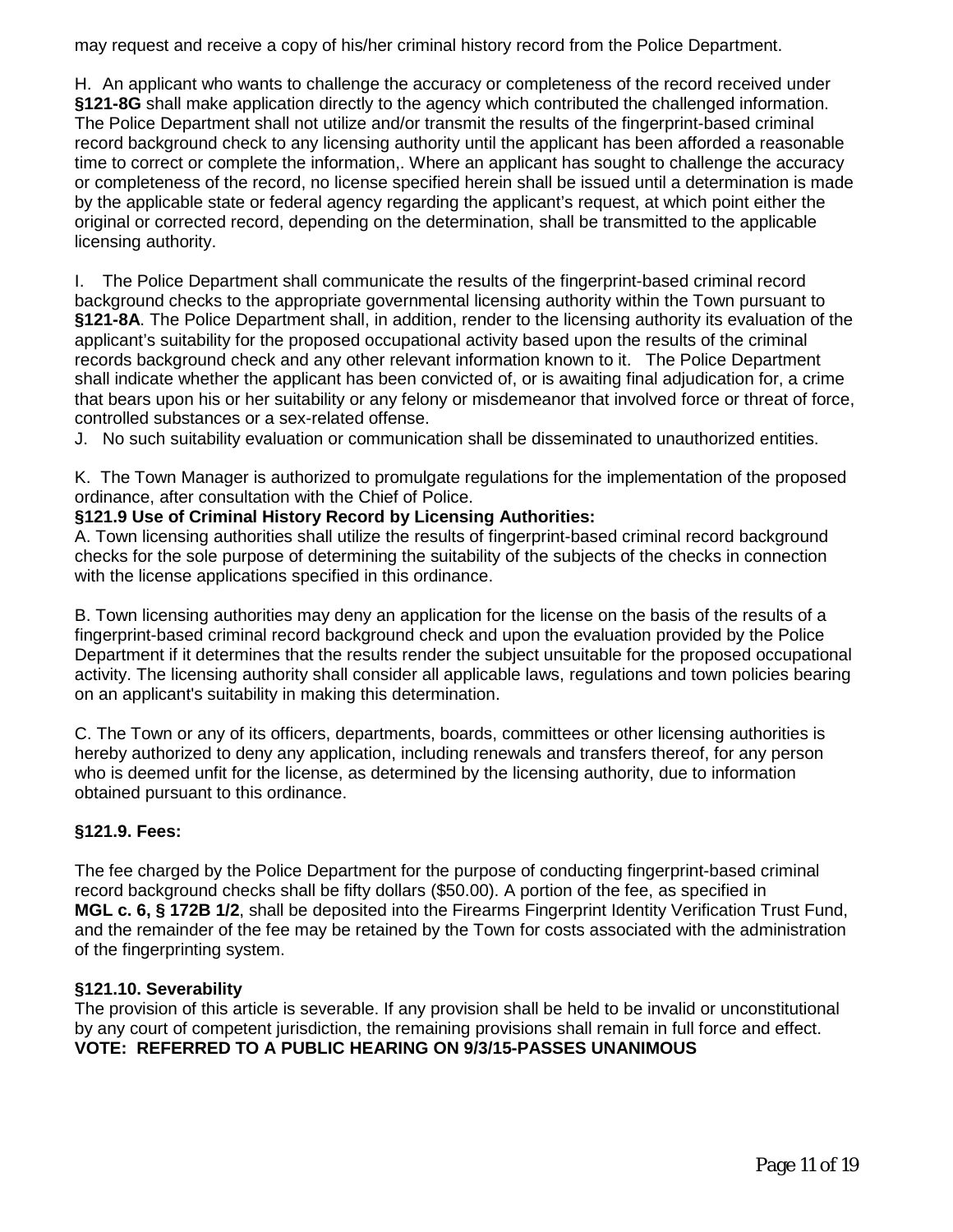#### **2016-009 ACCEPTANCE OF A GIFTIN THE AMOUNT OF \$3991 TO THE SENIOR SERVICES DIVISION FROM THE FRIENDS OF THE BARNSTABLE COUNCIL ON AGING TO SUPPORT THE TRANSPORTATION PROGRAM AT THE BARNSTABLE SENIOR CENTER INTRO: 08/13/15**

Maddie Noonan, Director of Senior Services gave the rationale

Upon a motion that was duly made and seconded it was **RESOLVED:** That the Town of Barnstable hereby accepts a gift in the amount of \$3,991 from the Friends of the Barnstable Council on Aging to support the transportation program at the Barnstable Senior Center.

#### **VOTE: PASSES UNANIMOUS**

## **2016-010 AMENDMENT TO THE CODE OF THE TOWN OF BARNSTABLE GENERAL ORDINANCES BY ADDING CHAPTER 195 SINGLE USE PLASTIC BAGS AND AMENDMENT TO "CHAPTER 1, ARTICLE I NONCRIMINAL ENFORCEMENT OF VIOLATIONS" INTRO: 08/13/15**

Upon a motion duly made and seconded it was

**ORDERED:** That the General Ordinances of the Code of the Town of Barnstable be amended by adding the following Chapter 195 and by amending Chapter 1, Article I, Non-criminal Enforcement of Violations.

SECTION 1: by adding the following Chapter 195.

#### **"Chapter 195 SINGLE-USE PLASTIC CARRYOUT BAGS § 195-1 Purpose and Intent**.

The production and use of single-use plastic checkout bags have significant impacts on the marine and land environment of all coastal communities, including but not limited to: contributing to the potential death of marine and terrestrial animals through ingestion and entanglement; contributing to pollution of the land and coastal environment; clogging our storm drainage systems; creating a burden on our solid waste collection and recycling efforts; and requiring the use of millions of barrels of non-renewable, polluting, fossil fuel nationally for their manufacture. Therefore, the purpose of this chapter is to phase out the use of single-use plastic checkout bags by all establishments as defined herein in the Town of Barnstable over a period of 12 months from the effective date of this chapter.

#### **§ 195-2 Definitions**.

For purposes of this chapter, the following words shall have the following meanings. CARRYOUT BAG - Any bag that is provided at the point of sale to a customer of an establishment for use to transport or carry away purchases, such as merchandise, goods or food, except as otherwise exempted under §195-4.

CUSTOMER - Any person purchasing goods articles, food or personal services from an establishment.

ENFORCING PERSON – Those persons listed in §1-2(A), non-criminal enforcement of ordinances, rules and regulations, of the General Ordinances of the Code of the Town of Barnstable, as further delegated by the time of taking effect pursuant to §195-6.

ESTABLISHMENT - Any business selling goods, articles, food or personal services to the public, including public eating establishments and take-out restaurants.

OPERATOR - The person in control of, or having the responsibility for, the operation of an establishment, which may include, but is not limited to, the owner.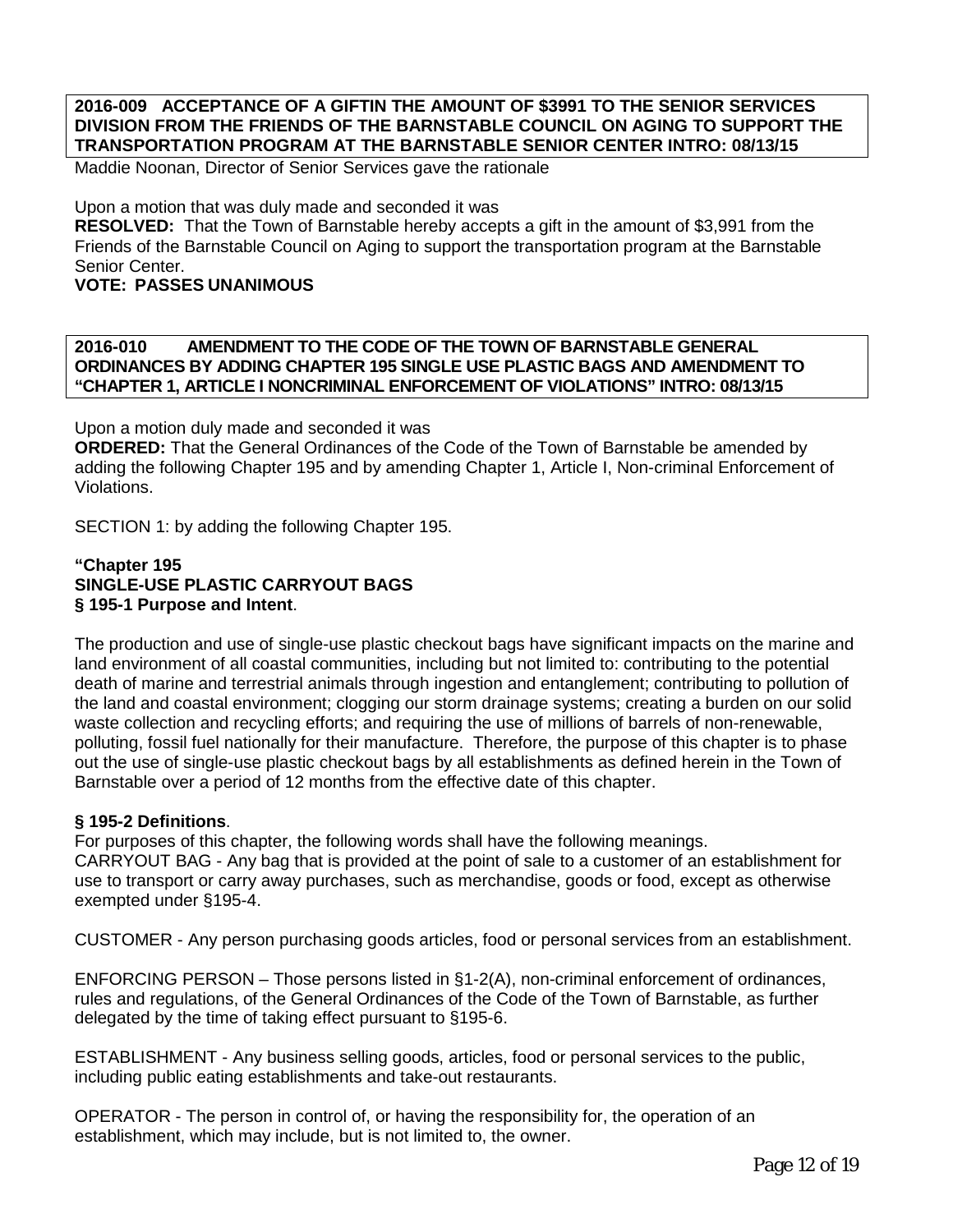PERSON - Any natural person, firm, corporation, partnership, or other organization or group however organized.

PLASTIC BAG - Any bag made of plastic derived from either petroleum, ethylene derived from natural gas, polyethylene, polyethylene terephthalate, polyvinyl chloride, polypropylene, or nylon.

PRODUCT BAG - A bag integrated into the packaging of the product.

REUSABLE BAG - A bag specifically designed and manufactured for long term multiple reuse made of cloth, fabric or other durable washable materials.

SINGLE-USE PLASTIC BAG means a plastic carryout bag with integral handles and thickness less than 3.0 mils.

## **§ 195-3 Plastic Bag Use Regulation**.

Single-use plastic carryout bags shall not be sold, provided, or distributed to a customer or any other person by any person, owner, or operator of any establishment within the Town of Barnstable.

## **§ 195-4 Exemptions and Alternatives**.

- A. The following are exempt and not subject to the provisions of this chapter.
- (1) Bags used by customers inside establishments to:
- (a) package bulk items, such as fruit, vegetables, nuts, grains, candy or small hardware items;
- (b) contain or wrap frozen foods, meat, or fish, whether packaged or not; or
- (c) contain or wrap flowers, potted plants, or other items where dampness may be a problem;

(2) Laundry or dry-cleaning bags or bags sold in packages containing multiple bags intended to be used for home food storage, garbage, waste, pet waste or yard waste.

(3) Product bags.

B. Nothing in this chapter prohibits customers from using bags of any type that they bring to the grocery store, food provider, or other establishment themselves or from carrying away goods that are not placed in a bag. Customers are encouraged to bring their own reusable bags to the aforesaid establishments.

C. Establishments may and are strongly encouraged to distribute paper bags, reusable bags and boxes available to customers with or without charge and educate their staff to promote reusable bags and post signs encouraging customers to use washable reusable bags.

D. The Town Manager or designee may prior to the effective date of this ordinance engage in any outreach process to establishments concerning this ordinance and exempt an establishment from the requirements of § 195-3 for a period of not more than one year upon the establishment's showing, in writing, that this code would create an undue hardship or practical difficulty not generally applicable to other persons in similar circumstances. The decision to grant or deny an exemption shall be in writing and the Town Manager's decision shall be final.

## **§ 195-5 Provision for Reusable Bag at No Cost**.

Notwithstanding the provisions of § 195-4, an establishment shall provide a reusable bag at no cost upon the request of a customer who uses a voucher issued under the Special Supplemental Food Program for Women, Infant and Children (WIC) pursuant to M.G.L. c. 111.

## **§ 195-6 Time of Taking Effect**.

In addition to the exemption provided in §195-4(D), in order to further assist existing establishments in complying with this ordinance by phasing out the use of single-use plastic carryout bags over a period of 12 months from the effective date this ordinance, this ordinance shall take effect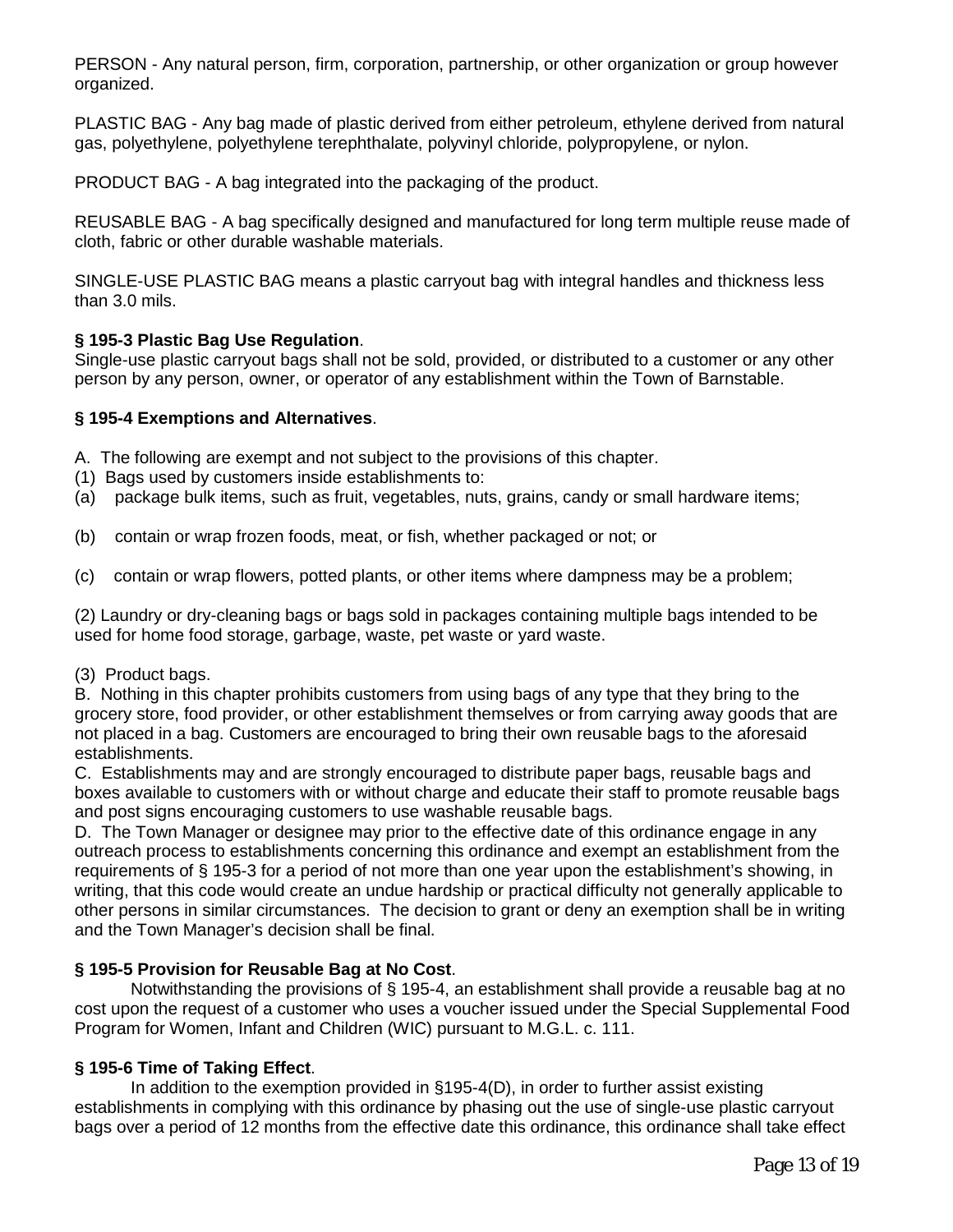after 12 months from the expiration of thirty days from the date of its adoption.

#### **§ 195-7 Inspection and Enforcement**.

Any enforcing person shall have the right to enter any establishment during regular business hours, without a search or inspection warrant, to make reasonable inspection to ascertain whether there is compliance with the provisions of this chapter. Upon finding a violation of this chapter an enforcing person shall issue a written warning notice to the operator of the establishment that a violation has occurred and the potential penalties that will apply for future violations.

#### **§ 195-8 Violations and Penalties**.

Any establishment that violates or fails to comply with this chapter shall be subject to the following penalties to be enforced in law or equity by any means, including without limitation noncriminal disposition pursuant to G. L. c. 40 § 21D, provided that no more than one (1) penalty after written warning shall be imposed upon an establishment within a seven (7) day calendar day period:

First Offense: written warning.

Second Offense: \$100.00 fine.

Third and Subsequent Offense: \$200.00 and the Town may in its discretion publish the fine on its web site after the third and subsequent offense.

#### **§ 195-9 Severability**.

If any provision of this ordinance shall be held to be invalid by a court of competent jurisdiction, then such provision shall be considered separately and apart from the remaining provisions of this ordinance, which shall remain in full force and effect."

SECTION 2: by amending section 1-3, Schedule of Fines, of Article I, Noncriminal Enforcement of Violations, of Chapter 1, General Provisions, of the General Ordinances by adding after "Ch.192, Art. II Signs \$100" the following in the respective columns: "Ch.195 Single-Use Plastic Carryout Bags First Offense warning, Second Offense \$100.00 fine, Third and Subsequent Offense \$200.00 fine" in the respective columns.

**VOTE: REFER TO A PUBLIC HEARING ON 9/3/2015-PASSES 11 YES, CULLUM OF THE DAIS**

#### **2016-011DECLARATION THAT OLD STRAWBERRY HILL ROAD, CENTERVILLE, MA IS A COMMON USAGE ROAD UNDER THE REQUIREMENTS OF CHAPTER 339 OF THE ACTS OF 2014 INTRO: 08/13/15**

Dan Santo, Director of Public Works gave the rationale for this item and the next three items

#### Upon a motion duly made and seconded it was

**RESOLVED:** That the Town Council hereby declares that, pursuant to the requirements of Chapter 339 of the Acts of 2014, Old Strawberry Hill Road, Centerville, MA is a common usage road in that it has been commonly used by the general public for a period of at least 20 consecutive years for travel directly from one public road or area to another public road or area.

## **VOTE: PASSES UNANIMOUS**

#### **2016-012 DECLARATION THAT HIGH STREET, WEST BARNSTABLE, MA IS A COMMON USAGE ROAD UNDER THE REQUIREMENTS OF CHAPTER 339 OF THE ACTS OF 2014 INTRO: 08/13/15**

Upon a motion duly made and seconded it was

**RESOLVED:** That the Town Council hereby declares that, pursuant to the requirements of Chapter 339 of the Acts of 2014, High Street, West Barnstable, MA is a common usage road in that it has been commonly used by the general public for a period of at least 20 consecutive years for travel directly from one public road or area to another public road or area.

#### **VOTE: PASSES UNANIMOUS**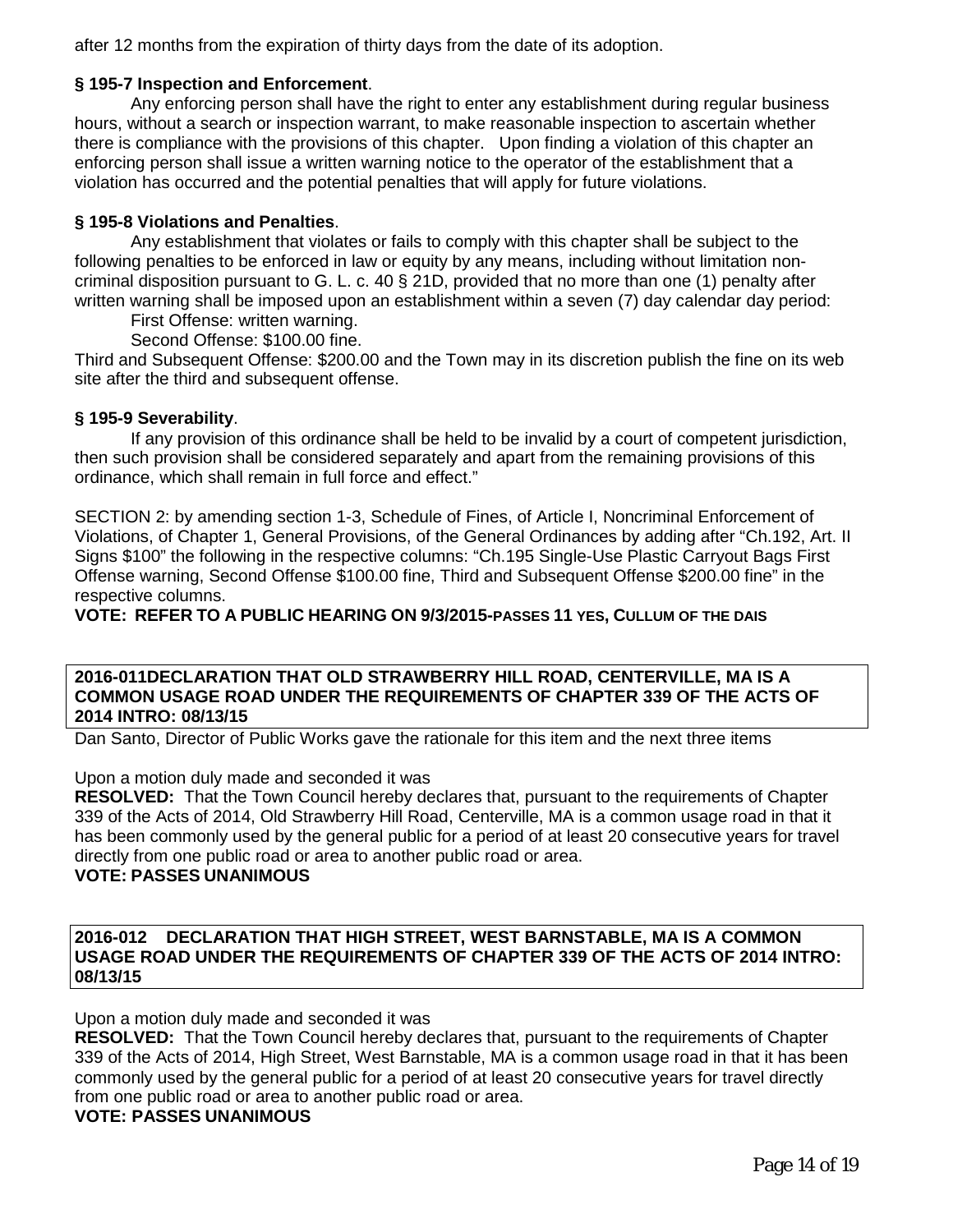## **2016-013 DECLARATION THAT MARY DUNN ROAD, BARNSTABLE, MA IS A COMMON USAGE ROAD UNDER THE REQUIREMENTS OF CHAPTER 339 OF THE ACTS OF 2014 INTRO: 08/13/15**

Upon a motion duly made and seconded it was

**RESOLVED:** That the Town Council hereby declares that, pursuant to the requirements of Chapter 339 of the Acts of 2014, Mary Dunn Road, Barnstable, MA is a common usage road in that it has been commonly used by the general public for a period of at least 20 consecutive years for travel directly from one public road or area to another public road or area.

## **VOTE: PASSES UNANIMOUS**

**2016-014 DECLARATION THAT WAKEBY ROAD, MARSTONS MILLS, MA IS A COMMON USAGE ROAD UNDER THE REQUIREMENTS OF CHAPTER 339 OF THE ACTS OF 2014 INTRO: 08/13/15**

Upon a motion duly made and seconded it was

**RESOLVED:** That the Town Council hereby declares that, pursuant to the requirements of Chapter 339 of the Acts of 2014, Wakeby Road, Marstons Mills, MA is a common usage road in that it has been commonly used by the general public for a period of at least 20 consecutive years for travel directly from one public road or area to another public road or area.

## **VOTE: PASSES UNANIMOUS**

**2016-015 APPROPRIATION AND TRANSFER ORDER IN THE AMOUNT OF \$226,781.00 FOR PRESERVATION AND RESTORATION OF THE OLD TOWN HALL/JFK MUSEUM, 397 MAIN STREET HYANNIS, MA INTRO: 08/13/15**

Upon a motion duly made and seconded it was

**ORDERED:** That, pursuant to the provisions of G. L. c. 44B, the sum of Two Hundred Twenty Six Thousand Seven Hundred Eighty One and No/100 (\$226,781.00) Dollars be appropriated and transferred from the set aside for historic preservation in the Community Preservation Fund; and that the Town Manager is authorized to contract for and expend said appropriation for preservation and restoration of the Old Town Hall/JFK Museum historic resource at 397 Main Street, Hyannis consisting of replacement of 16 additional lintels and wood trim, cornice restoration and masonry cleaning and sealing.

## **VOTE: REFERRED TO A PUBLIC HEARING ON 9-3-15- UNANIMOUS**

## **2016-016 APPROPRIATION ORDER IN THE AMOUNT OF \$500,000.00 FOR ACQUISITION AND PRESERVATION OF AFFORDABLE HOUSING, INC. (POAH) AT FOUNDERS COURT, 979 FALMOUTH ROAD, HYANNIS, MA INTRO: 08/13/15**

Upon a motion duly made and seconded it was

**ORDERED:** That, pursuant to the provisions of G.L. c. 44B, the sum of Five Hundred Thousand and NO/100 (\$500,000) Dollars be appropriated and transferred from the amount set aside for Community Housing in the Community Preservation Fund; that the Town Manager is authorized to contract for and expend the amount appropriated for the acquisition and preservation by Preservation of Affordable Housing, Inc. (POAH) of the 32 unit affordable rental housing community of Founders Court located at 979 Falmouth Road, Hyannis, MA; and that the Town Manager is authorized to recover or apply any other sums of money and execute, accept, deliver and record instruments to secure the units' continued affordability.

**VOTE: REFERRED TO A PUBLIC HEARING ON 9-3-15- UNANIMOUS**

**2016-017 .... AMENDMENT TO THE CODE OF THE TOWN OF BARNSTABLE GENERAL ORDINANCES BY ADDING CHAPTER 208 SUBSTANCE CONTROLS, ARTICLE I SYNTHETIC MARIJUANA AND SYNTHETIC MARIJUANA ANALOGUE AND BY AMENDING CHAPTER 1, "ARTICLE I NONCRIMINAL ENFORCEMENT OF VIOLATION" INTRO 08/13/15**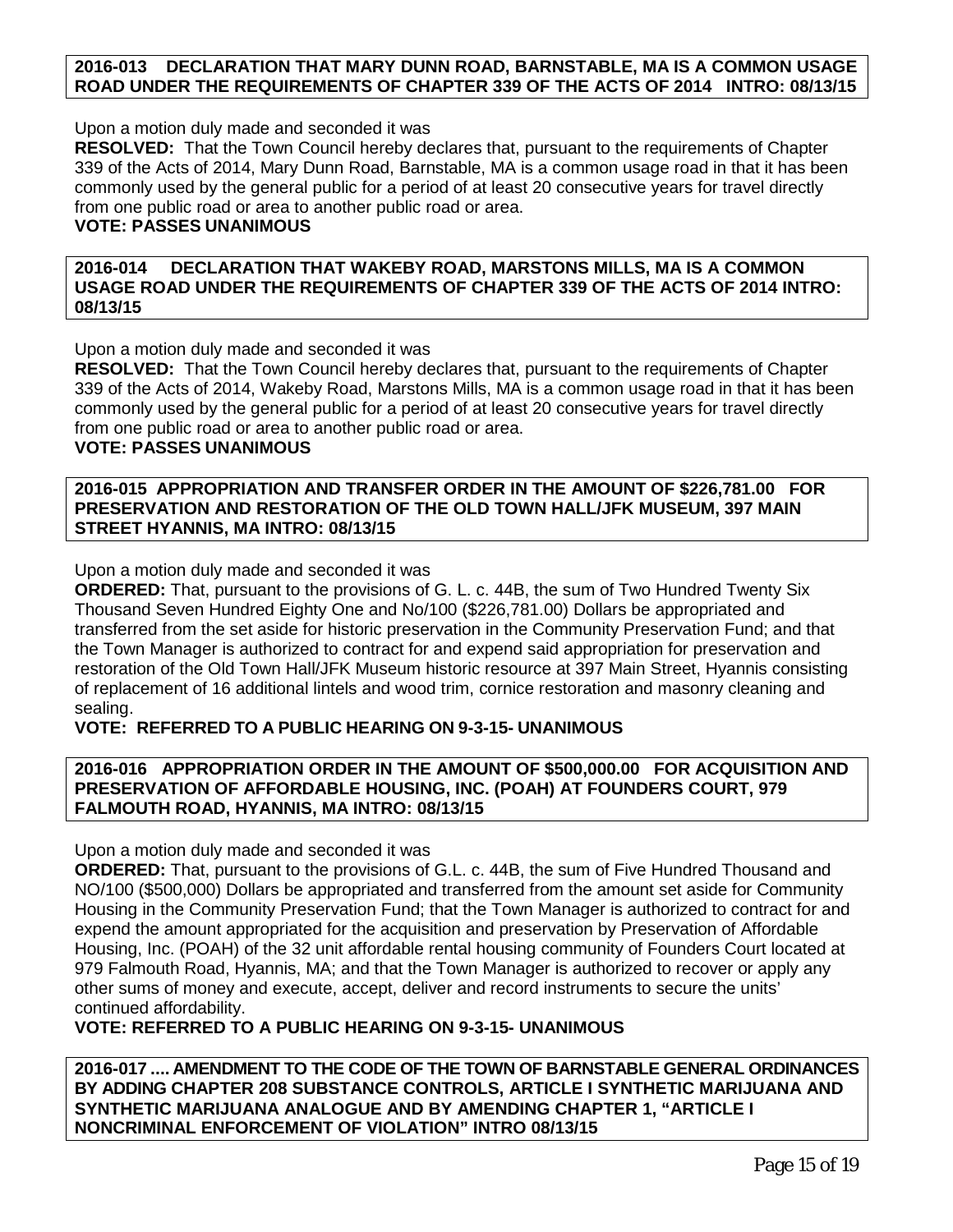Upon a motion duly made and seconded it was

**ORDERED:** that the General Ordinances of the Code of the Town of Barnstable be amended by adding the following Chapter 208, Substance Controls, and by amending Chapter 1, Article I, Noncriminal Enforcement of Violations.

SECTION 1: by adding the following Chapter 208, Substance Controls.

## "**Chapter 208 SUBSTANCE CONTROLS**

## ARTICLE I **Synthetic Marijuana and Synthetic Marijuana Analogue**

## **§ 208-1 Purpose and Intent.**

It has been determined that certain businesses and/or individuals within the Town of Barnstable are possessing and selling certain substances which when ingested produce intoxicating effects similar to Tetrahydrocannabinol (THC) or Marijuana. These substances, which are described herein, are often used as an alternative synthetic to Marijuana and are potentially dangerous to users and society, and the long term effects are not yet known. The effects of these substances are a health concern to the citizens of Barnstable. Not all of the substances are categorized as illegal controlled substances under State or Federal law. By selling these "legal" substances for smoking and ingestion in the guise of incense, the manufacturers avoid the United States Food and Drug Administration process for study and approval of such prior to distribution for consumption. In addition, by marketing such "incense" products directed at the controlled drug subculture, the manufacturers and sellers avoid the Schedule Implications of the Controlled Substances Act. The Town of Barnstable Town Council recognizes there is no legitimate purpose of such synthetic chemicals contained therein.

## **§ 208-2 Prohibited Activities.**

A. It shall be unlawful for any person to possess, sell, barter, give, publicly display for sale; attempt to possess, sell, barter, or give; or transport any material, compound, mixture or preparation within the corporate limits of the Town of Barnstable which contains any quantity of synthetic marijuana or synthetic marijuana analogue.

B. This Ordinance shall apply regardless of whether the synthetic marijuana or synthetic marijuana analogue is described as tobacco, herbs, incense, spice, bath salts, plant food or any blend thereof, and, regardless of whether the substance is marketed for the purpose of being smoked or ingested, and, regardless of whether the substance is marked "not for human consumption".

## **§ 208-3 Exceptions.**

A. It is not an offense under this Article if the person was acting at the direction of the Barnstable Police Department and its officers, or federal or state law enforcement, to enforce or ensure compliance with this law prohibiting the sale of the aforementioned substances.

B. If the State of Massachusetts enacts criminal penalties for the possession, sale, transportation, or delivery of any chemical substance listed in this Article, then upon the effective date of such enactment, this Article shall no longer be deemed effective for that substance. However, a violation of this Article occurring prior to the effective date of such enactment may be prosecuted after the effective date of State enactment.

## **§ 208-4 Definitions.**

For the purpose of this article, the following words shall have the following meanings.

PERSON - An individual, corporation, limited liability company, partnership, wholesaler, retailer, and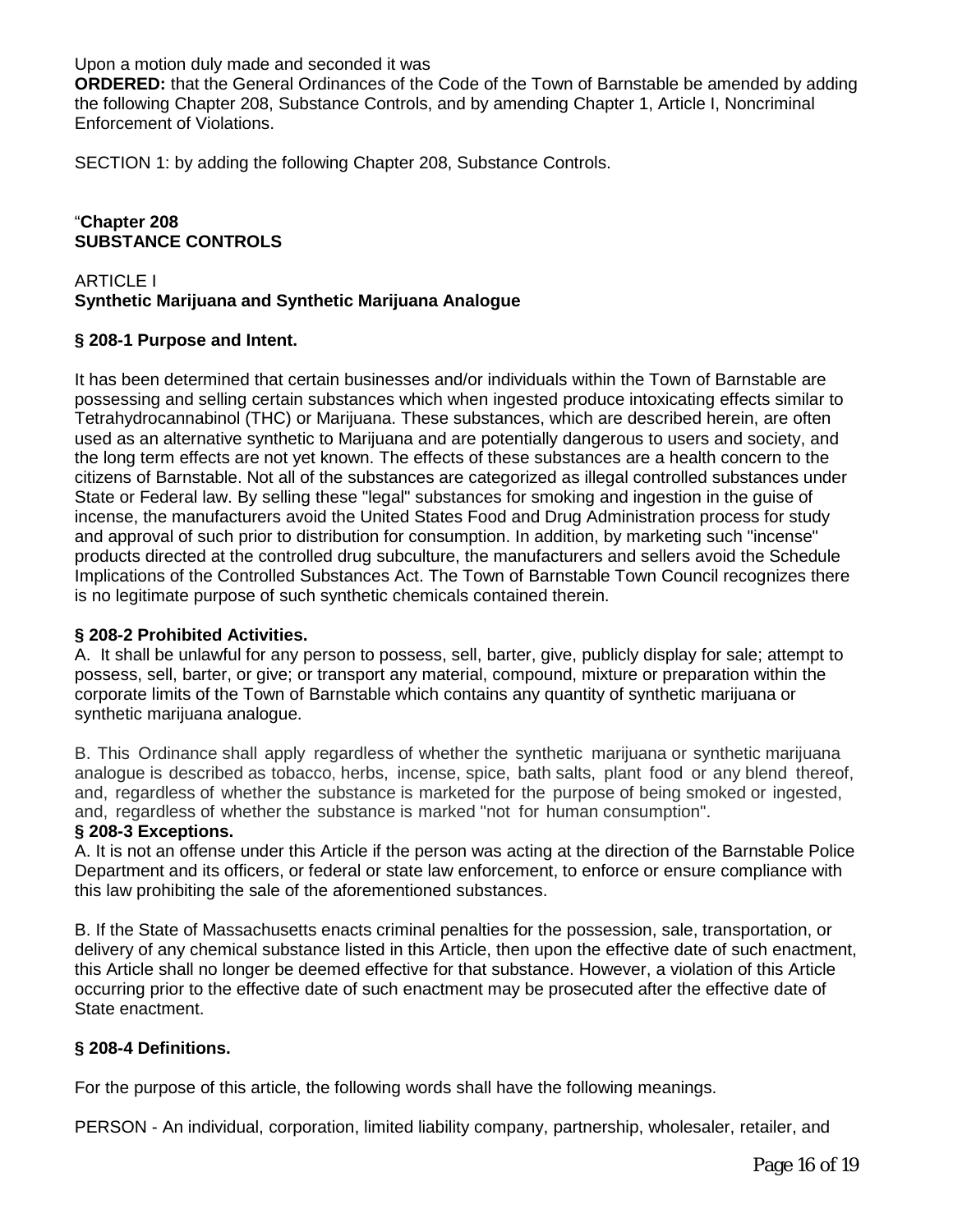any license or unlicensed business, including clerk, manager, or owner of business.

SYNTHETIC MARIJUANA – any substance as defined by 21 U.S.C §812(d), excluding "marihuana" as such term is defined in Massachusetts General Laws chapter 94C §1, 21 U. S.C. §812( d) notwithstanding; or any one or any combination of the following cannabinoids, or, a substance containing any one or combination of the following cannabinoids, namely JWH-018,JWH-073, CP-47,497, JWH-200, or, cannabicyclohexanol; or vegetable material that has been chemically treated and is possessed, sold, or, purchased, with the intent that it will, despite any labeling to the contrary, be consumed by humans, for the purpose of voluntary intoxication, said vegetable material typically having a retail price of over five dollars per ounce and contained within packaging indicating that the contents is not for human consumption, and which, if consumed, may induce-an effect or effects of intoxication similar to a controlled substance or imitation controlled substance, said effect or effects to include elation, euphoria, dizziness, excitement, irrational behavior, exhilaration, paralysis, stupefaction, dulling of the senses or nervous system, or, distortion of audio, visual or mental processes.

SYNTHETIC MARIJUANA ANALOGUE - a substance , the chemical structure of which is substantially similar to the chemical structure of synthetic marijuana and which has a stimulant, depressant, or hallucinogenic effect on the central nervous system that is substantially similar to or greater than the stimulant, depressant, or hallucinogenic effect on the central nervous system of synthetic marijuana; or with respect to a particular person, which such person represents or intends to have a stimulant, depressant, or hallucinogenic effect on the central nervous system that is substantially similar to or greater than the stimulant, depressant, or hallucinogenic effect on the central nervous system of synthetic marijuana.

## **§ 208-5 Violations and Penalties**

A. Any person found to be in violation of this Article will be assessed a fine of \$300.00. Each day a violation occurs will constitute a separate offense.

B. In addition to any penalty provided in the above Section A, if any of the aforementioned substances listed above are found in the possession of any person, the substance will be forfeited by seizure by the Barnstable Police Department, or its officers, and may be destroyed by such law enforcement officials in a method consistent with law.

## **§ 208-6 Severability**

If any provision of this Article shall be held to be invalid by a court of competent jurisdiction, then such provision shall be considered separately and apart from the remaining provisions of this Article, which shall remain in full force and effect."

SECTION 2: by adding the following in the appropriate numerical and column order to section 1-3, Schedule of Fines, of Article I, Noncriminal Enforcement of Violations, of Chapter 1, General Provisions, of the General Ordinances in the Code of the Town of Barnstable.

#### "Ch. 208, Art. I \$300.00" **VOTE: REFERRED TO A PUBLIC HEARING ON 9-3-15- UNANIMOUS**

## **2016-018 APPOINTMENTS TO A BOARD/COMMITTEE/COMMISSION INTRO 08/13/15**

Upon a motion duly made and seconded it was **RESOLVED:** That the Town Council appoint the following individuals to a multiple-member board/committee/commission:

**COMPREHENSIVE FINANCIAL ADVISORY BOARD:** Joseph Mladinich, 44 Dogwood Lane, Cotuit, MA as a regular member to a term expiring 06/30/18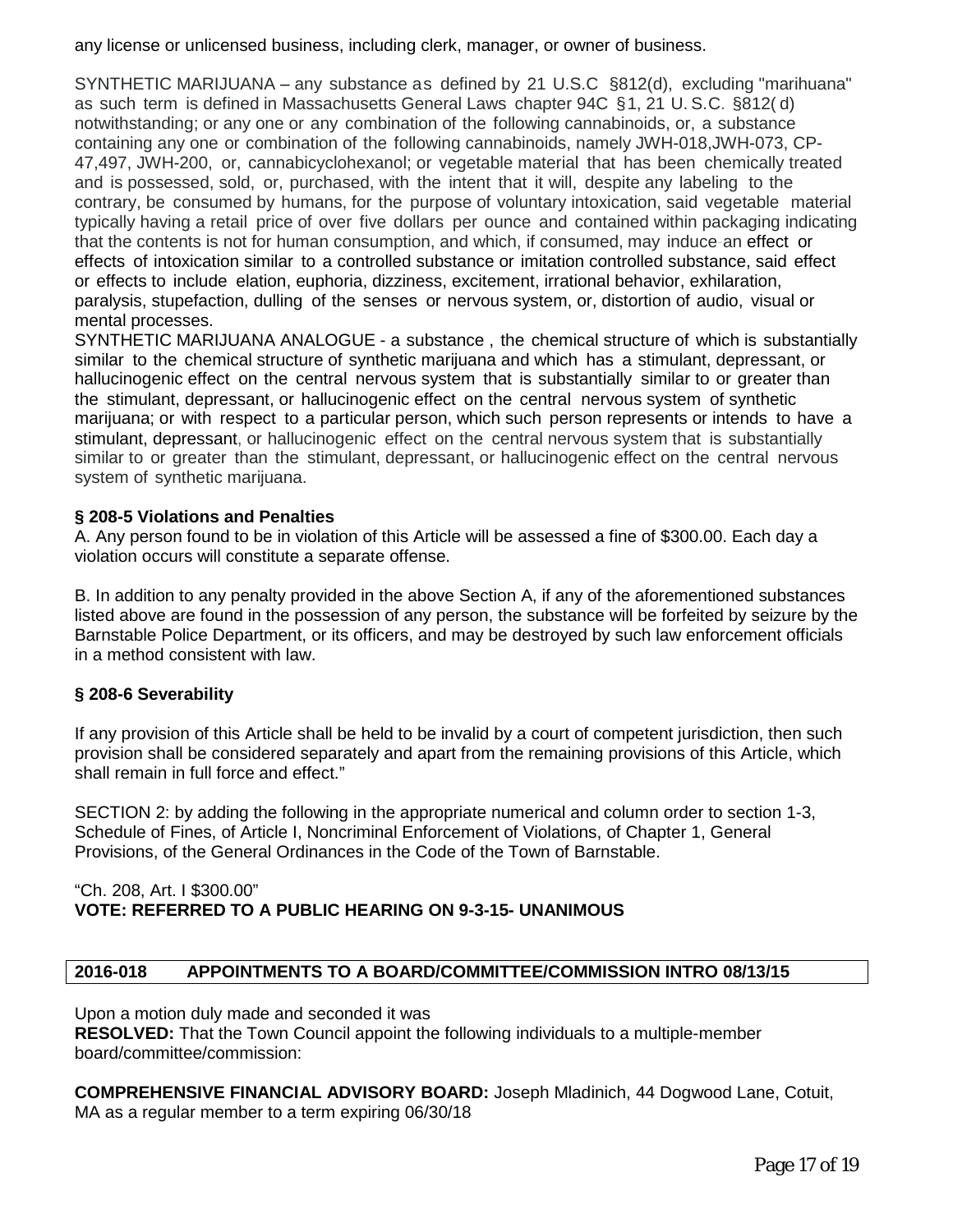**HOUSING COMMITTEE:** Aaron Kanzer, 48 Crystal Ridge Road, Cotuit, MA as a regular member to a term expiring 06/30/18

**LICENSING AUTHORITY:** Larry Decker, 346 Sea Street, Hyannis, MA as an associate member to a term expiring 06/30/18; Judith Notz, 363 Sea Street, Hyannis, MA as an associate member to a term expiring 06/30/17

**YOUTH COMMISSION:** Carrie Osborn, 141Bassett Lane, Hyannis, MA as a regular member to a term expiring 06/30/16 **VOTE: REFER TO A SECOND READING ON 9/3/2015-UNANIMOUS**

#### **2016-019 REAPPOINTMENTS TO A BOARD/COMMITTEE/COMMISSION INTRO 08/13/15**

Upon a motion duly made and seconded it was

**RESOLVED:** That the Town Council reappoint the following individuals to a multiple-member board/committee/commission:

**AGRICULTURAL COMMISSION:** David Ross, as a regular member to a term expiring 06/30/18; Jeffrey Taylor, as a regular member to a term expiring 06/30/17

**COUNCIL ON AGING:** L. Helen Stretch, as a regular member to a term expiring 06/30/18; Barbara Cross, as a regular member to a term expiring 06/30/18

**CULTURAL COUNCIL:** Marlene Weir, as a regular member to a term expiring 06/30/18

**SHELLFISH COMMITTEE:** Linda Roman, as a member holding a family permit to a term expiring 06/30/18; Richard Haskell, as a member at large to a term expiring 06/30/18 **VOTE: REFER TO A SECOND READING ON 9/3/2015-UNANIMOUS**

## **2016-020TRANSFER ORDER OF \$10,000.00 PURSUANT TO TEMPORARY REPAIR TO PRIVATE ROADS PROGRAM REGARDING LOOMIS LANE, CENTERVILLE, MA INTRO 08/13/15**

Dan Santos, Director of DPW gave the rationale

Upon a motion duly made and seconded it was

**ORDERED:** That the sum of \$10,000 be transferred from Town Council Appropriation Order 2013-066 and be added to the \$88,060 appropriated under Town Council order 2015-081 for the purpose of making temporary repairs to Loomis Lane, Centerville, MA a private road within the Town of Barnstable, and the Town Manager is authorized to contract for and expend the appropriation made available for this purpose and that betterments be assessed, and the Town Manager is further authorized to accept any grants and/or gifts in relation thereto.

**VOTE: PASSES UNANIMOUS**

**ADJOURNMENT:** Upon a motion duly made and seconded it was **VOTED to adjourn: Unanimous Adjourned at 9:15 PM**

Respectfully submitted,

Ann M Quirk, CMC Town Clerk – Town of Barnstable